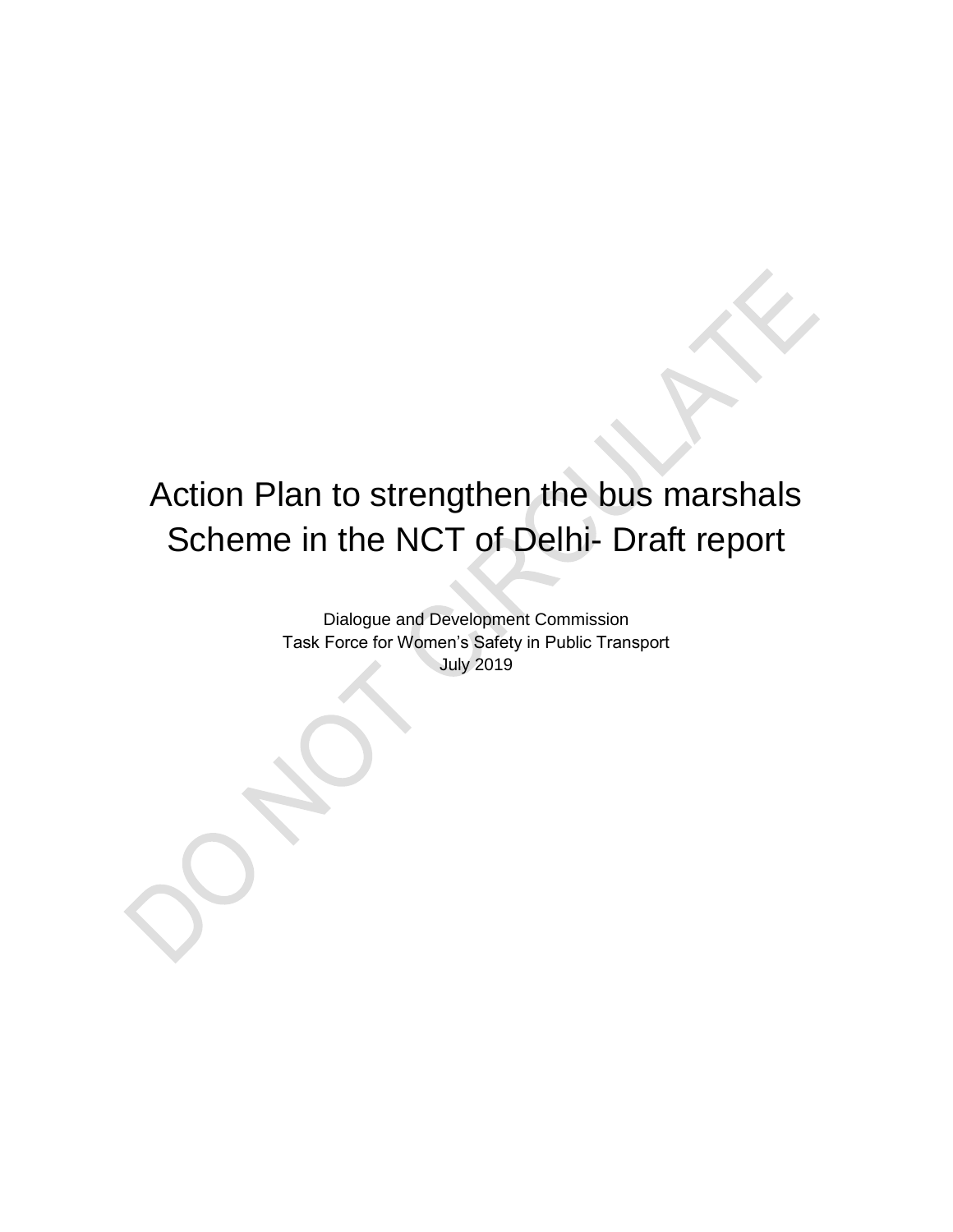# **Contents**

| 1 |                                                                                        |                                                                                 |  |  |
|---|----------------------------------------------------------------------------------------|---------------------------------------------------------------------------------|--|--|
| 2 |                                                                                        |                                                                                 |  |  |
| 3 |                                                                                        |                                                                                 |  |  |
|   | 3.1                                                                                    |                                                                                 |  |  |
|   | 3.2                                                                                    | Recruiting, onboarding process, standard operating procedures for Civil Defence |  |  |
| 4 |                                                                                        |                                                                                 |  |  |
|   | 4.1                                                                                    |                                                                                 |  |  |
|   | 4.2                                                                                    |                                                                                 |  |  |
|   | 4.3                                                                                    | Create quick response and monitoring teams within each depot15                  |  |  |
|   | 4.4                                                                                    |                                                                                 |  |  |
|   | 4.4                                                                                    |                                                                                 |  |  |
|   | 4.5                                                                                    |                                                                                 |  |  |
|   |                                                                                        |                                                                                 |  |  |
|   |                                                                                        |                                                                                 |  |  |
|   |                                                                                        |                                                                                 |  |  |
|   |                                                                                        |                                                                                 |  |  |
|   |                                                                                        |                                                                                 |  |  |
|   |                                                                                        |                                                                                 |  |  |
|   | Annexure 4: Performance evaluators as a result of Special Checking Drive, conducted in |                                                                                 |  |  |

[Annexure 5: Focus group discussions with bus marshals......................................................23](#page-22-1)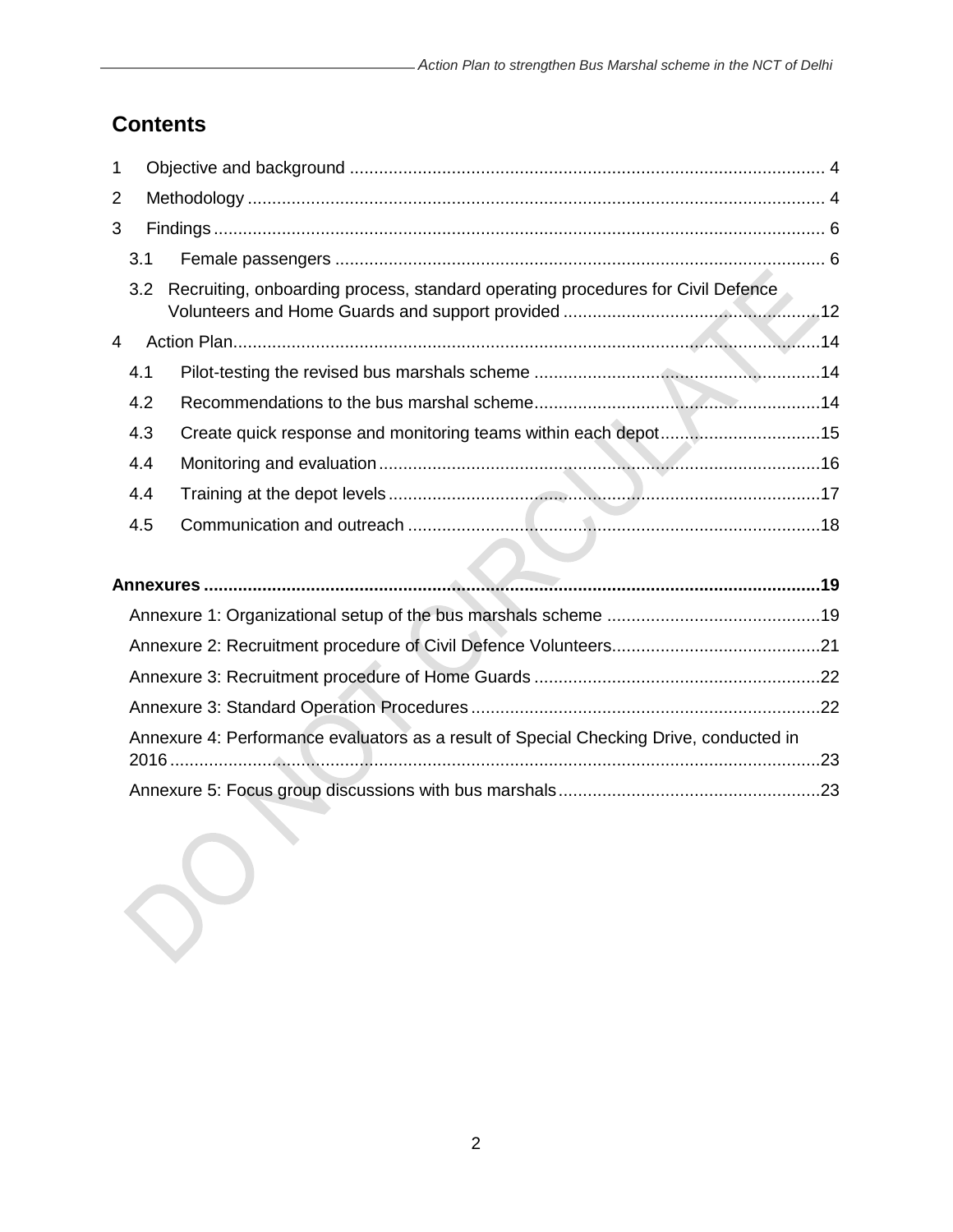X

# **Abbreviations**

| <b>CDV</b>   | Civil Defence Volunteer                          |
|--------------|--------------------------------------------------|
| <b>CGM</b>   | <b>Chief General Manager</b>                     |
| <b>DIMTS</b> | Delhi Integrated Multi-Modal Transit System Ltd. |
| <b>DSO</b>   | <b>District Staff Officer</b>                    |
| <b>DTC</b>   | <b>Delhi Transport Corporation</b>               |
| <b>HFP</b>   | <b>House Fire Party</b>                          |
| <b>HG</b>    | <b>Home Guards</b>                               |
| <b>NCT</b>   | <b>National Capital Territory</b>                |
| <b>NGO</b>   | Non-Governmental Organization                    |
| <b>PCR</b>   | <b>Police Control Room</b>                       |
| QRT          | Quick Response Team                              |
| <b>SDM</b>   | <b>Sub Divisional Magistrate</b>                 |
| <b>SOP</b>   | <b>Standard Operating Procedure</b>              |
|              |                                                  |

# **List of figures**

| Figure 9: Percentage share of women who have faced harassment in buses  9                   |  |
|---------------------------------------------------------------------------------------------|--|
|                                                                                             |  |
|                                                                                             |  |
|                                                                                             |  |
|                                                                                             |  |
| Figure 14: Analysis of type of response with respect to age of passengers10                 |  |
|                                                                                             |  |
| Figure 16 : Process of recruitment of Civil Defence Volunteers for Bus Marshal programme 21 |  |
| Figure 17: Process of recruitment of Home Guard Volunteers for the Bus Marshal programme 22 |  |

# **List of Tables**

| Table 1: Region-wise female passenger share in DTC non-AC buses along selected routes 4 |  |
|-----------------------------------------------------------------------------------------|--|
|                                                                                         |  |
|                                                                                         |  |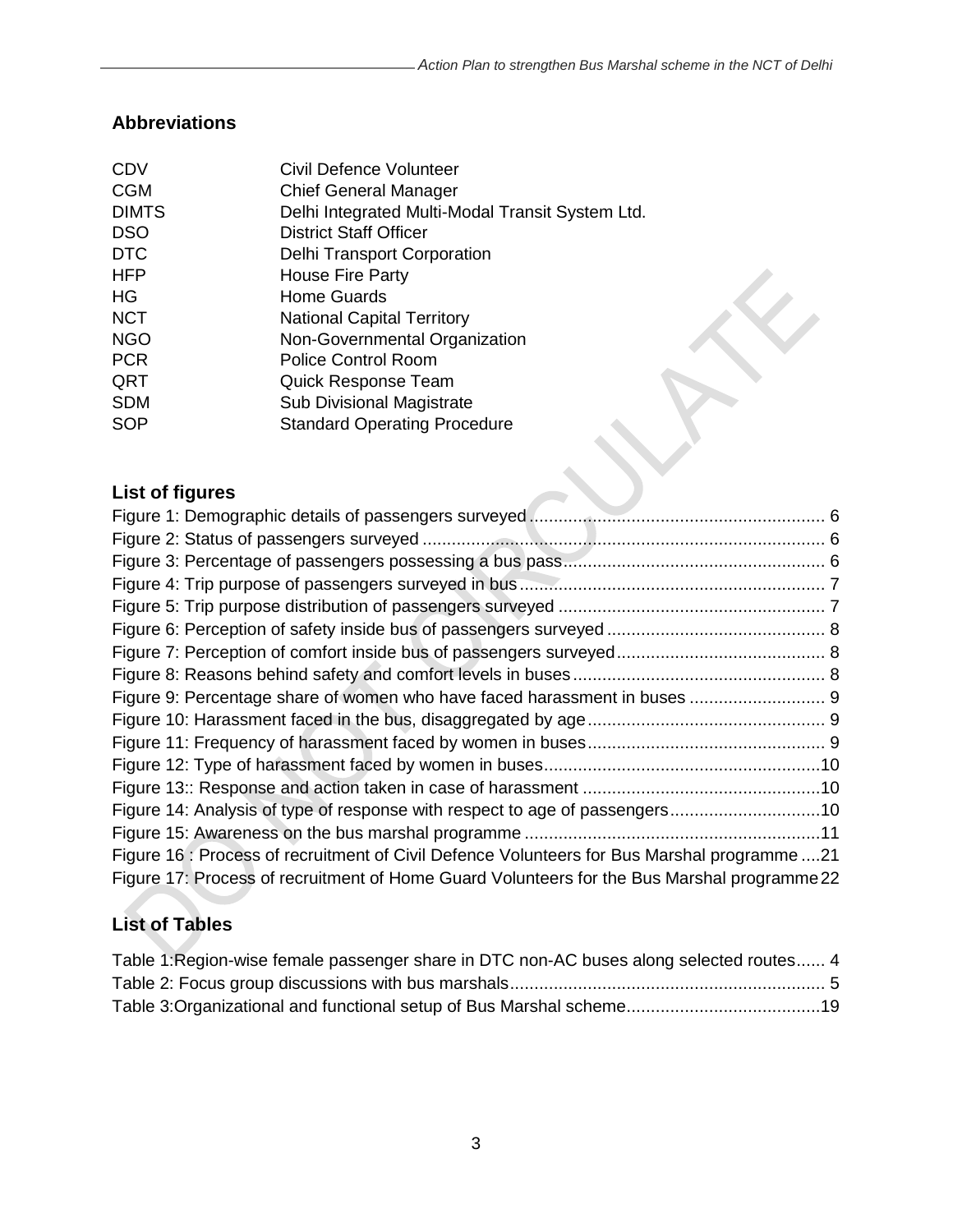# <span id="page-3-0"></span>**1 Objective and background**

The objective of this study is to evaluate the performance of the bus marshals scheme in the NCT of Delhi and create an Action Plan to strengthen the program. The scheme was introduced in 2015 to improve women's safety in public buses in Delhi.

Bus marshals are civil defence volunteers and home guards deputed in DTC buses and recruited by the Department of Revenue and the Directorate General of Home Guards respectively. Currently, there are 3356 marshals, of which HGs constitute 4.5 percent and CDVs constitute 95.5 percent.

# <span id="page-3-1"></span>**2 Methodology**

The methodology of the Action Plan includes a four-pronged approach:

i. Survey of 150 female passengers along routes originating from 8 depots spread across the 4 zones in Delhi: The depots were selected based on the ridership of female passengers, in descending order, and two depots were selected from each zone. After cleaning up the data, 122 surveys were analyzed.

| S.No         | Region       | Depot                 | Percentage of<br>female passengers<br>along selected<br>routes | Surveys |
|--------------|--------------|-----------------------|----------------------------------------------------------------|---------|
|              | East         | NND (Nandnagari)      |                                                                | 10      |
|              |              | HPD (Hasanpur)        |                                                                | 10      |
| 2            | West         | MPD (Mayapuri)        |                                                                | 15      |
|              |              | PGD (Peeragarhi)      | $45 - 75$ <sup>1</sup>                                         | 25      |
| 3            | <b>North</b> | SBPL (Subhash Place)  |                                                                | 15      |
|              |              | <b>WPD (Wazirpur)</b> |                                                                | 15      |
| 4            | South        | SNPD (Sreenivaspuri)  |                                                                | 24      |
|              |              | SVD (Sukhdev Vihar)   |                                                                | 8       |
| <b>Total</b> |              |                       |                                                                | 122     |

#### <span id="page-3-2"></span>*Table 1:Region-wise female passenger share in DTC non-AC buses along selected routes*

Source: DTC Survey, May 2019

The surveys included demographic details related to age, occupation, individual monthly income and cost on transport, travel details such as time and distance traveled, perception of safety and comfort, frequency of harassment and their response, awareness of the bus marshals program, and how it could be improved.

ii. Focus group discussions with bus marshals deputed through the home guards and the civil defence volunteer program: Four focus group discussions with 36 bus marshals were organized at the regional depots located in Vasant Vihar, Nandnagari, Mayapuri and Subhash Place. The questions focused on their motivation to become bus marshals,

 $1$  Based on the survey conducted on the female passenger share in DTC buses in May 2019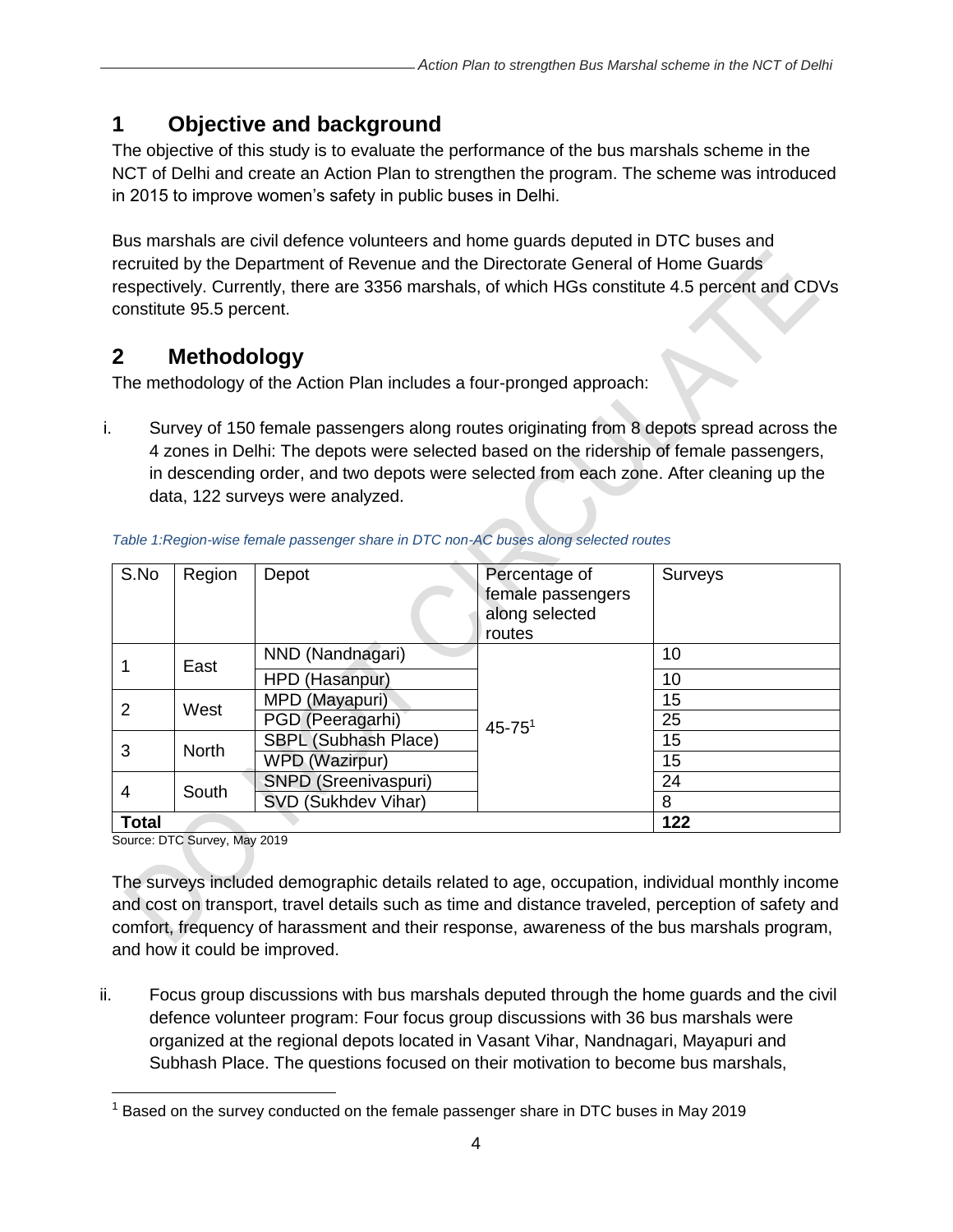recruitment, onboarding process and training received, challenges faced in performing their duties and how they could be supported to perform their duties.

<span id="page-4-0"></span>

|  |  | Table 2: Focus group discussions with bus marshals |
|--|--|----------------------------------------------------|
|--|--|----------------------------------------------------|

| <b>SNo</b> | Zone and corresponding<br>depot | <b>CDV</b> marshals | Home guard<br>marshals | <b>Date</b> |
|------------|---------------------------------|---------------------|------------------------|-------------|
|            | East (Nandnagari Depot)         |                     |                        | 12.06.2019  |
|            | West (Mayapuri Depot)           |                     |                        | 15.06.2019  |
| J          | South (Vasant Vihar Depot)      |                     |                        | 19.06.2019  |
|            | North (Subhashplace Depot)      |                     |                        | 20.06.2019  |
|            | Total                           | 18                  | 18                     |             |

iii. Literature review, discussions with DTC officials, Depot Managers, Regional Managers on the recruiting process, roles and responsibilities, standard operating procedures, operating and administrative control defined for the home guards and the civil defence volunteers deputed as bus marshals.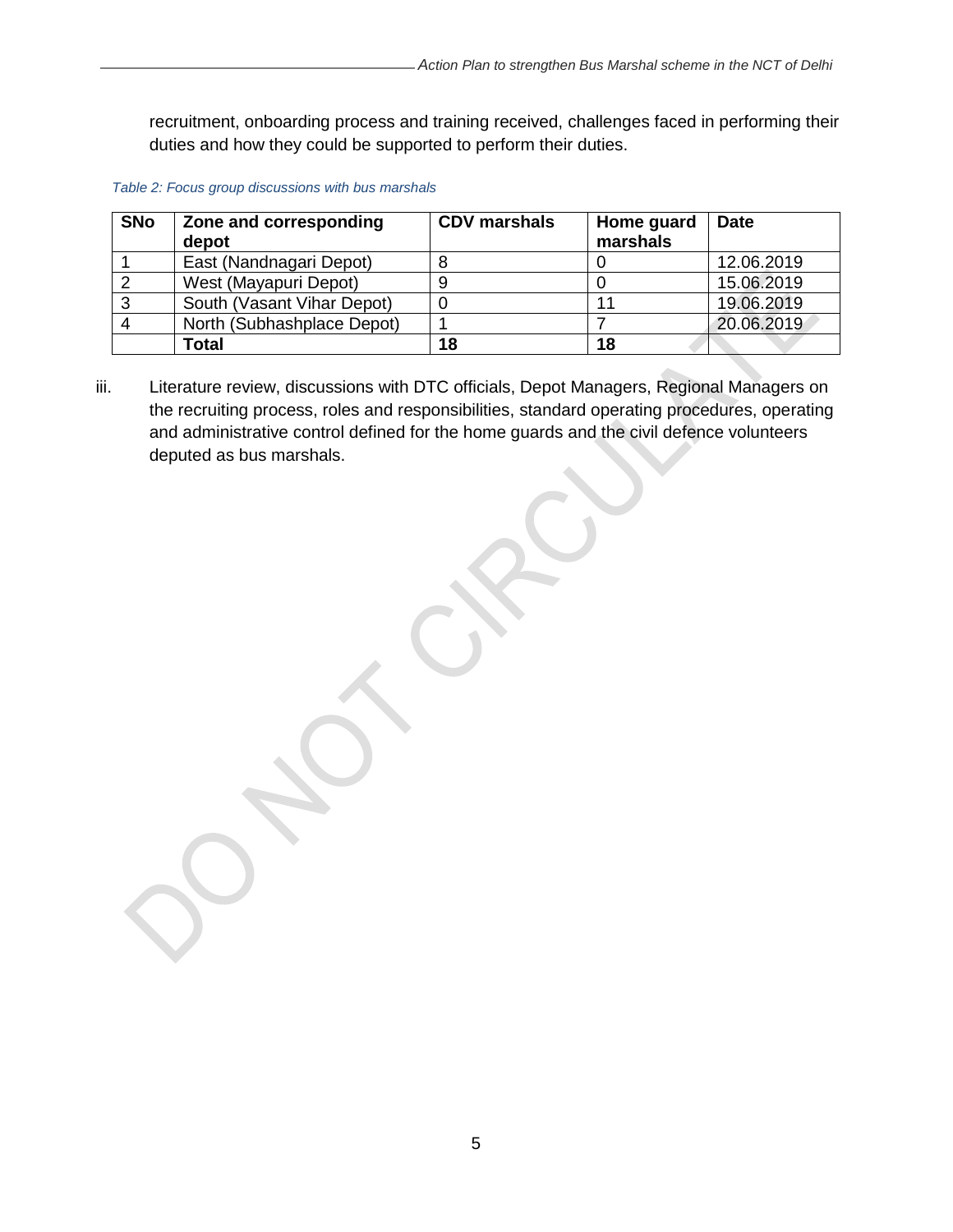# <span id="page-5-0"></span>**3 Findings**

# <span id="page-5-1"></span>**3.1 Female passengers**

The findings of the surveys are summarized below:

#### 3.1.1 Demography

#### *Age groups*

84 percent of the women surveyed were between 20-60 years of age, with 54 percent between 30- 60 years. 13 percent of the women were less than 20 years of age.



#### *Figure 1: Demographic details of passengers surveyed*

#### *Current status*

86% of the surveyed women were either employed, students or homemakers. The employed women ranged from household helps, cooks, security guards to typists, bank clerks, front desk and store front personnel, teachers, call centre workers, NGO workers and hospital workers.





# *Monthly bus pass*

Only 33 percent of the surveyed women possess monthly bus passes.



*Figure 3: Percentage of passengers possessing a bus pass*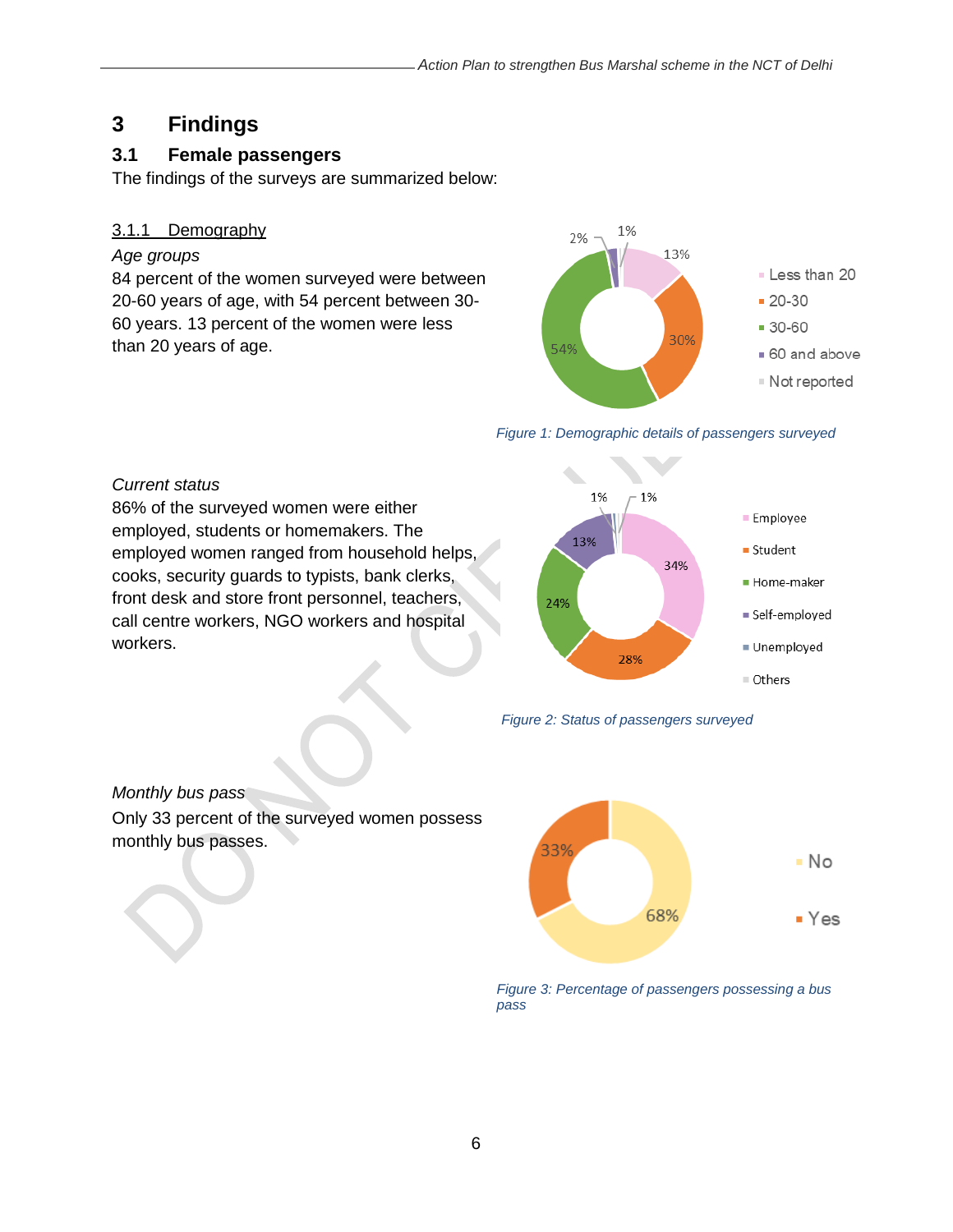### 3.1.2 Travel details

#### *Trip purpose*

67 percent of the trips were made for work and education purposes while the rest were for household chores or care work, shopping, health and social or recreation.



### *Figure 4: Trip purpose of passengers surveyed in bus*

With age, percentage of women travelling for education decreased and percentage of women travelling for work and household care purposes increased.



*Figure 5: Trip purpose distribution of passengers surveyed*

*Perception of safety inside the bus*  65 percent of the women considered the buses somewhat safe (56 percent) or unsafe (9 percent).

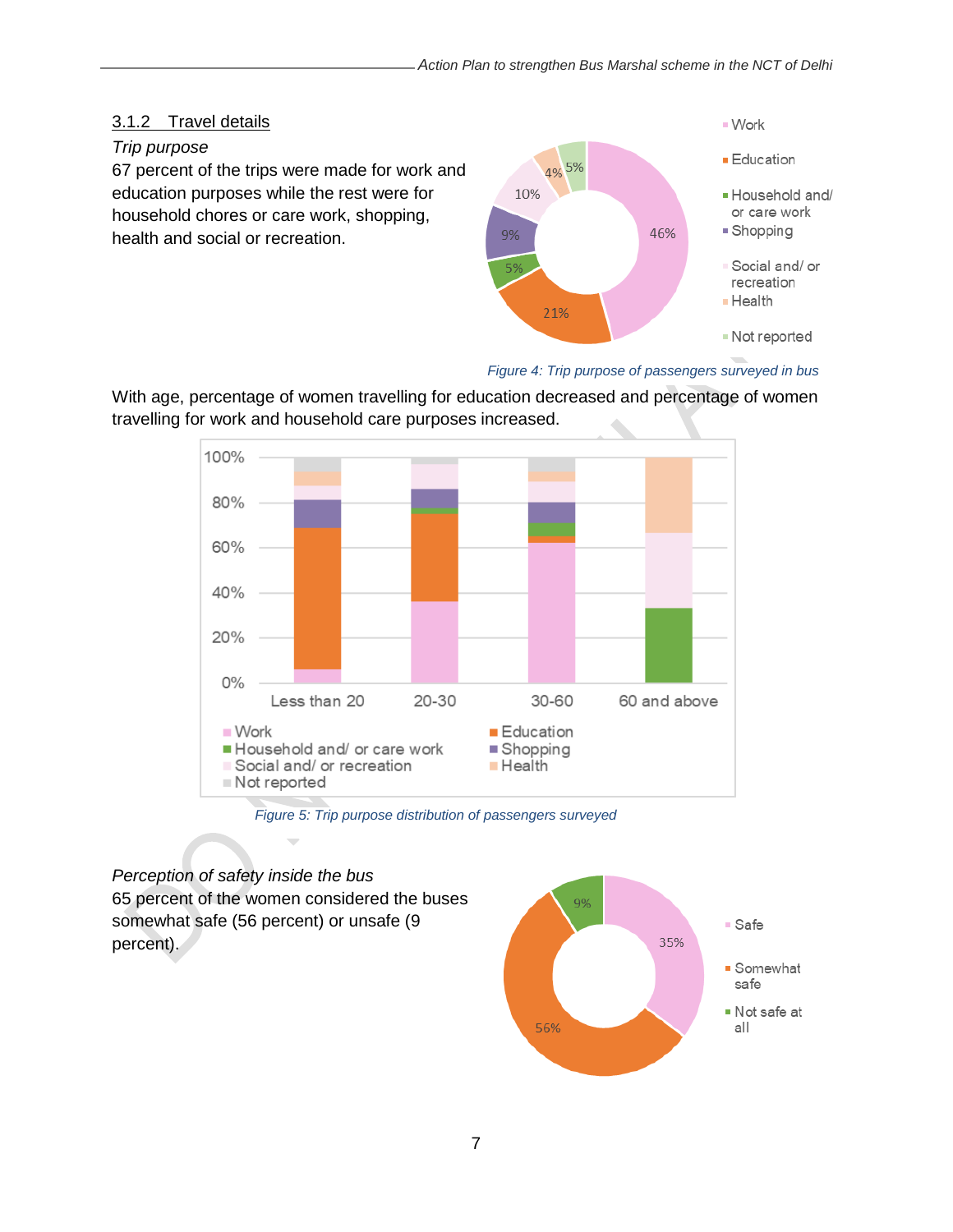*Perception of comfort inside the bus*  66 percent of the women were somewhat comfortable (57 percent) or uncomfortable (8 percent).



*Figure 7: Perception of comfort inside bus of passengers surveyed*

### *Can you explain why?*

Less than 15 percent of surveyors said they had no issues with the condition of the buses. Close to one-third of the women surveyed said the bus travel was unsafe, crowded and uncomfortable, buses were unclean, with poor frequencies and that they had no other option*.* 

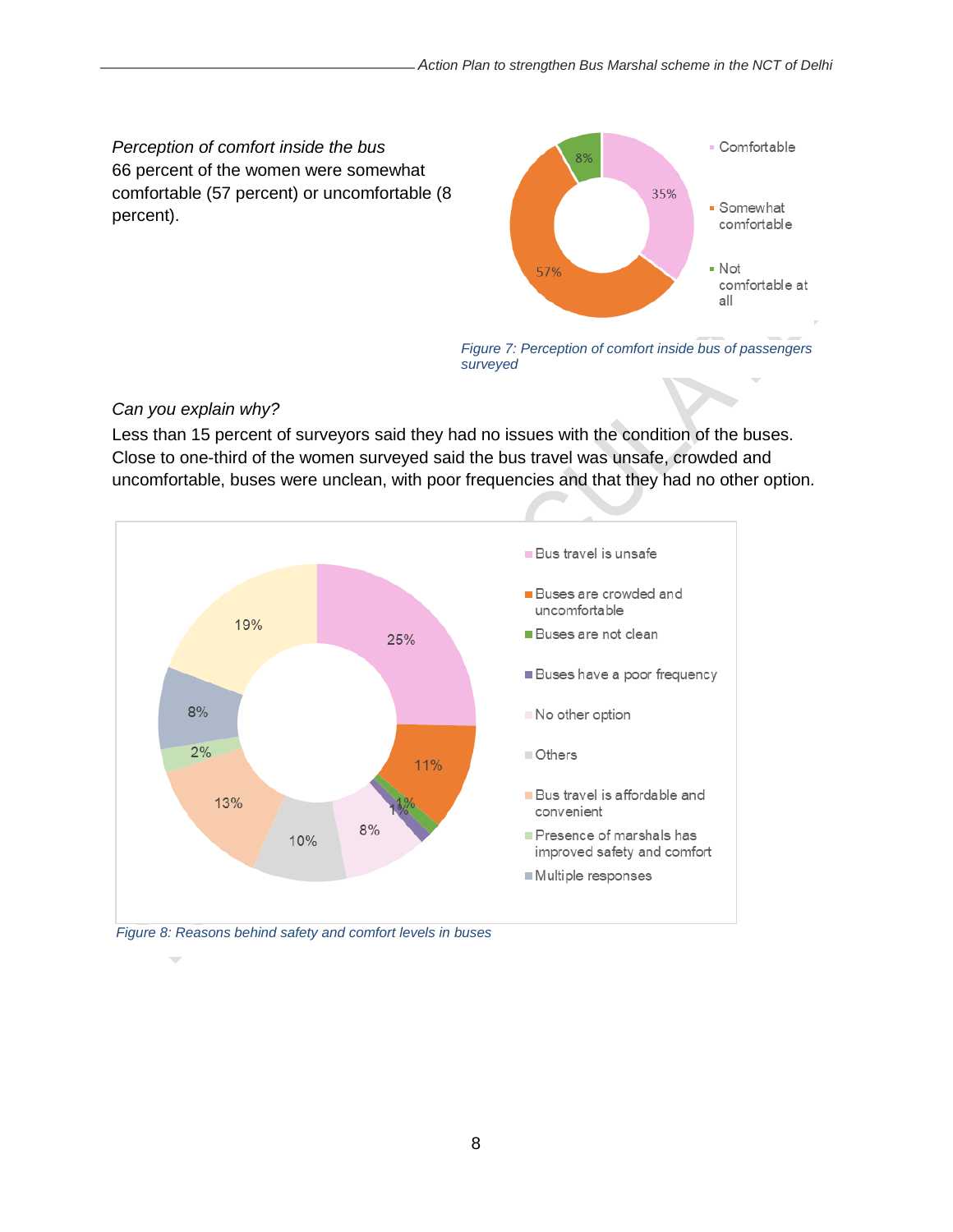*Have you faced harassment in the bus?*  33 percent women reported they were harassed in the buses.



*faced harassment in buses*

A chi-square test shows a statistically significant relationship between age of a women and whether they are being harassed. 60 percent of women under 20 years of age and 45 percent between 20-30 years of age reported that they had faced harassment.



*Figure 10: Harassment faced in the bus, disaggregated by age*

#### *Frequency of harassment*

70 percent of women faced harassment, daily, more than twice a week, occasionally (2-4 times a month). Only 20 percent of the women reported they were rarely harassed.



*Figure 11: Frequency of harassment faced by women in buses*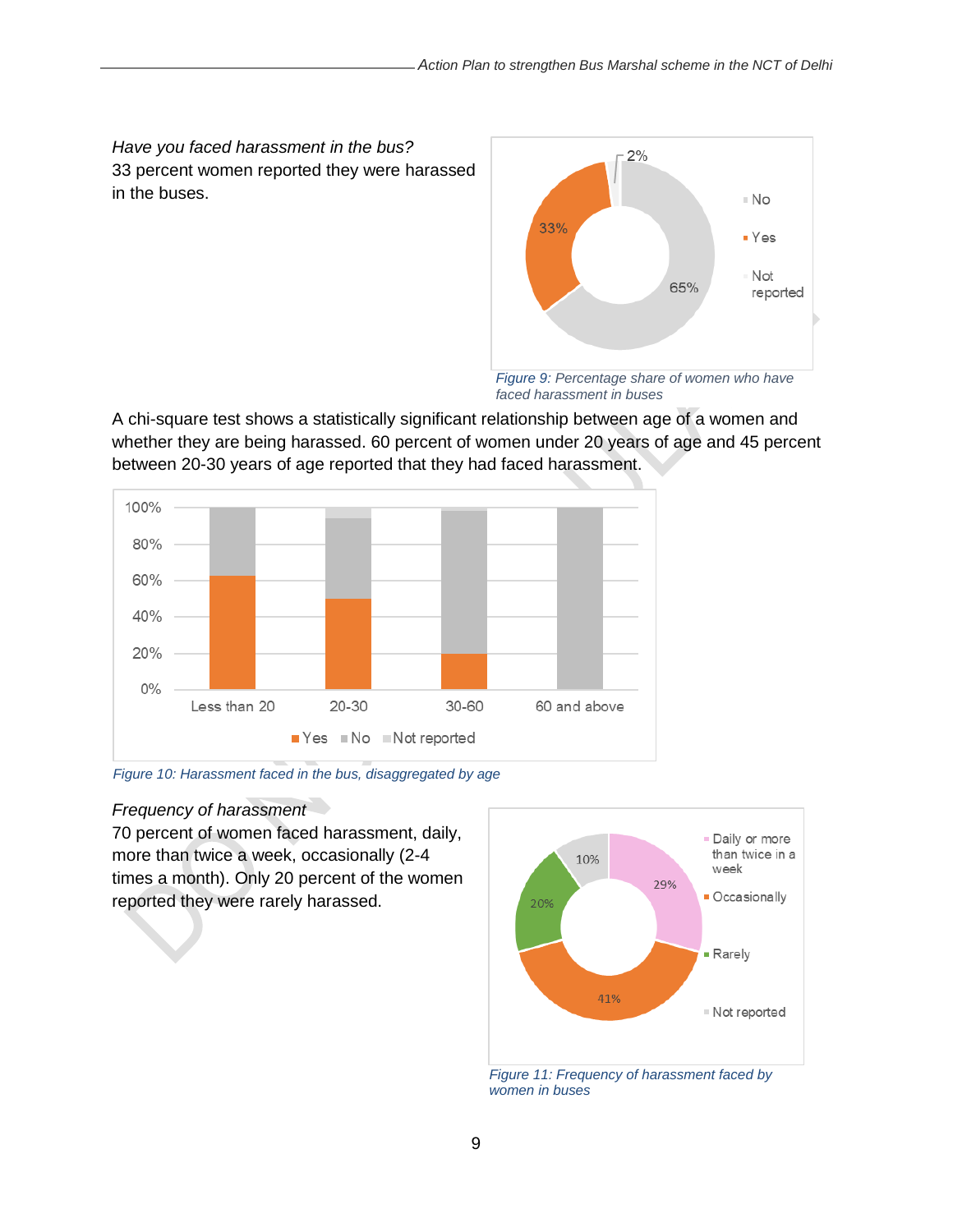#### *Type of harassment*

*What action did you take?* 

Women faced different types of harassment – physical (groping, touching), visual (staring or leering), and verbal (passing lewd comments). Women also reported facing multiple forms of harassment.

More than 50 percent of the women who reported being harassed said that they ignored it and moved away. 24 percent of the women accosted the culprit. Only 5 percent of the women reported to the conductor while the rest asked their fellow passengers for help.



*Figure 12: Type of harassment faced by women in buses*



*Figure 13: Response and action taken in case of harassment*

### A chi-square test shows a statistically significant relationship between age of a women and how they react to it. Most women between 20-30 years ignored it compared to those under 20 years of age and those above 30 years.



*Figure 14: Analysis of type of response with respect to age of passengers*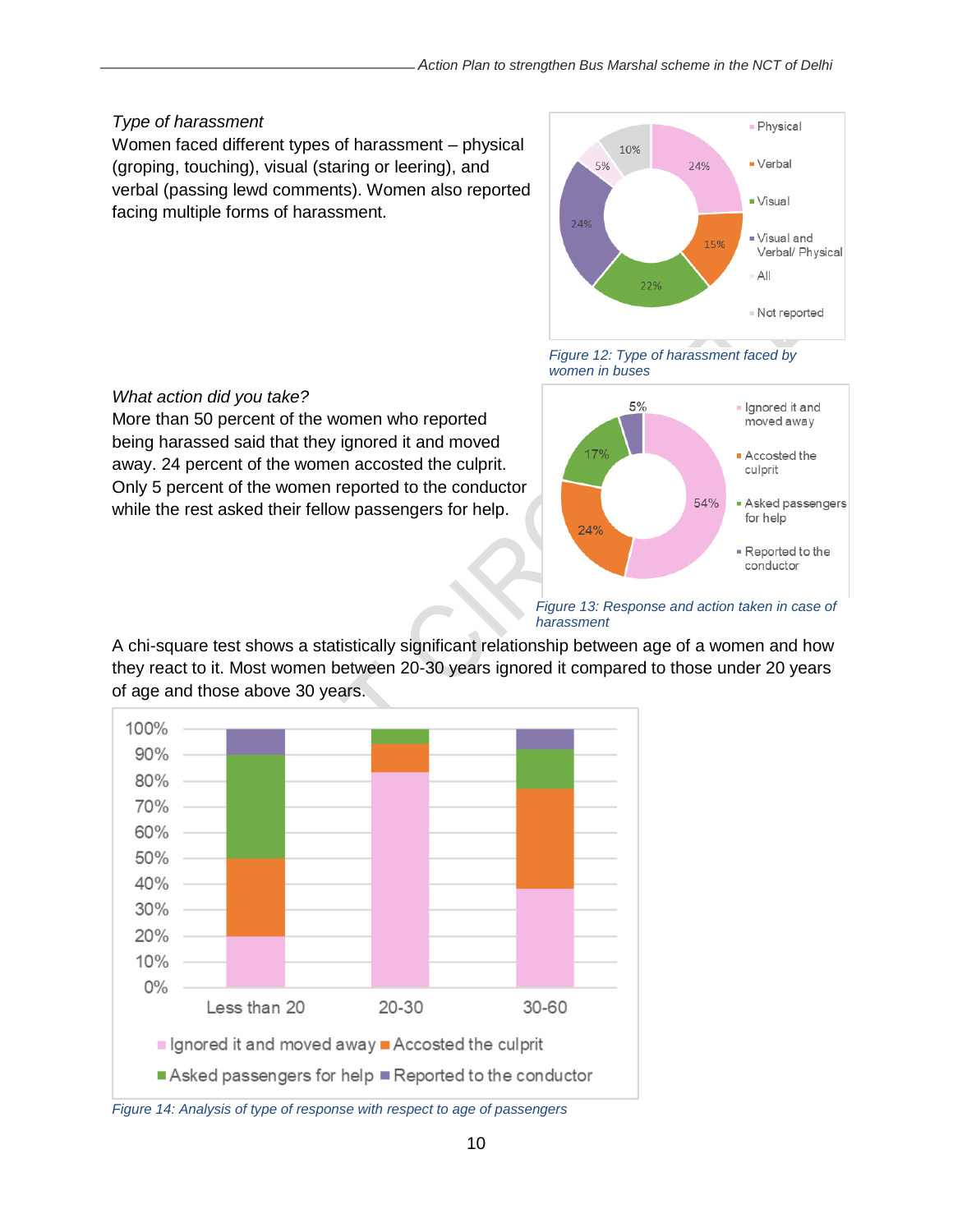#### *If you ignored the harassment, why?*

The reasons for ignoring harassment were fear of attracting attention, making matters worse, that their complaint would not be taken seriously as the harassment was not overt or that there would be no outcome. Some women did not know what to do or whom to report to.

#### *If you reported it, what was the outcome?*

In cases where women complained or reported the harassment, only in 5 percent of the cases had the bus marshals intervened. The rest of the cases the accused was either made to get off the bus or change seats.

#### *Awareness of the program*

45 percent of the women did not know about the bus marshal program.

Upon further questioning it was found that 50 percent of the women were either unaware of the bus marshals or unsure regarding their function. Only 16 percent were aware that they were for the safety and security of the passengers. Others assumed that they were present to assist the driver or the conductor or to better manage the crowd.



*Figure 15: Awareness on the bus marshal programme*

#### *How can the program be improved?*

Only 7 percent women were satisfied with how the program was running. Women suggested that bus marshals be more pro-active and vigilant,

recommended bus marshals in all buses, in the morning hours and female bus marshals. Women feel more comfortable reporting to a female bus marshal and that she would be more sensitive to their needs and problems.

### *How can your bus journey be improved?*

Women in the survey asked for increased frequency of buses, especially AC buses and cluster buses and addressing theft. The bus marshal program could be better improved by making them more vigilant, pro-active and sensitive to the needs of the women. Women enforcers would also help the women passengers feel safer.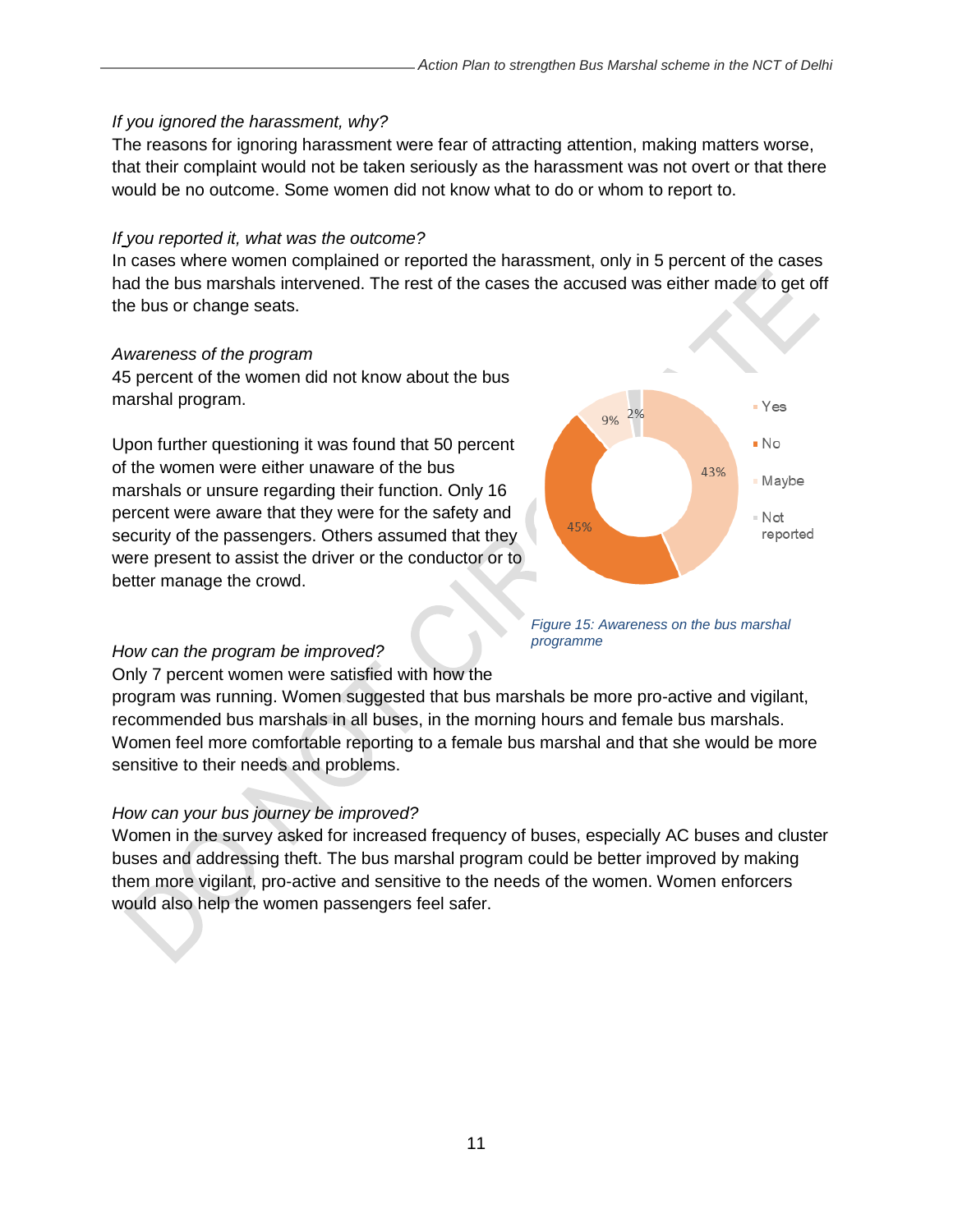# <span id="page-11-0"></span>**3.2 Recruiting, onboarding process, standard operating procedures for Civil Defence Volunteers and Home Guards and support provided**

The key findings are summarized from the organizational set-up and recruiting process of the bus marshals (Annexure 1), roles and responsibilities (Annexure 2), standard operating procedures (Annexure 3), special checking drive by DTC (Annexure 4) and focus group discussions with the bus marshals (Annexure 5).

### Key findings

#### *Recruiting and onboarding process*

**The HGs have a more structured process for recruitment as compared to the CDVs and follow a multi-stage recruitment process.** This includes an examination and a physical test followed by a 2-month training period. On successful completion of training, a second physical test is conducted, after which a medical test is conducted. A Civil Defense Volunteer gets recruited through the following steps – submission of the application form online, police verification, 7-day training (focused on first-aid, managing disaster in a bus etc.) followed by a test (focusing on the learnings during the course of training).

#### *Roles and Responsibilities*

The general job descriptions from the point of view of DTC and the bus marshals, irrespective of whether they are a Civil Defence Volunteer or Home Guard, were found to be similar facilitating seats (to women, disabled and senior citizens during peak hours), keeping a check on theft, pick pocketers and streamlining crowd during peak hours. Occasionally, they also deal with offenders against women, young girls, drunkards. **In most cases, the crimes or irregularities are not reported directly to bus marshals, rather they intervene on experience, intuition and having sensed discomfort of the passengers.** Bus marshals did not know how to deal with female pick-pockets, and guidance will be helpful.

#### *Initial/ refresher training received*

**Neither the HGs nor the CDVs receive training on gender sensitization during the initial training.** HGs have periodic trainings at an interval of 4-5 months and regular training on Sundays. CDVs have physical trainings every Sunday. Both HGs and CDVs are of the opinion that a trainings should be conducted prior to deployment and on a quarterly or half yearly basis.

### *Assignment of routes*

The routes are changed monthly in order to avoid collusion between the bus marshals, drivers and conductors. **However, this is a lost opportunity as passengers can associate a familiar face with their route, which can increase trust.**

### *Responsibility of the Parent Department and the User Department*

**There is a lack of clear reporting or accountability, support and ownership between DTC and the parent departments in the case of the CDVs.** Currently, there is limited support provided at the depot level, including performance monitoring. The bus marshals do not have support in case of threats received or afflicted with violence. The depot managers and the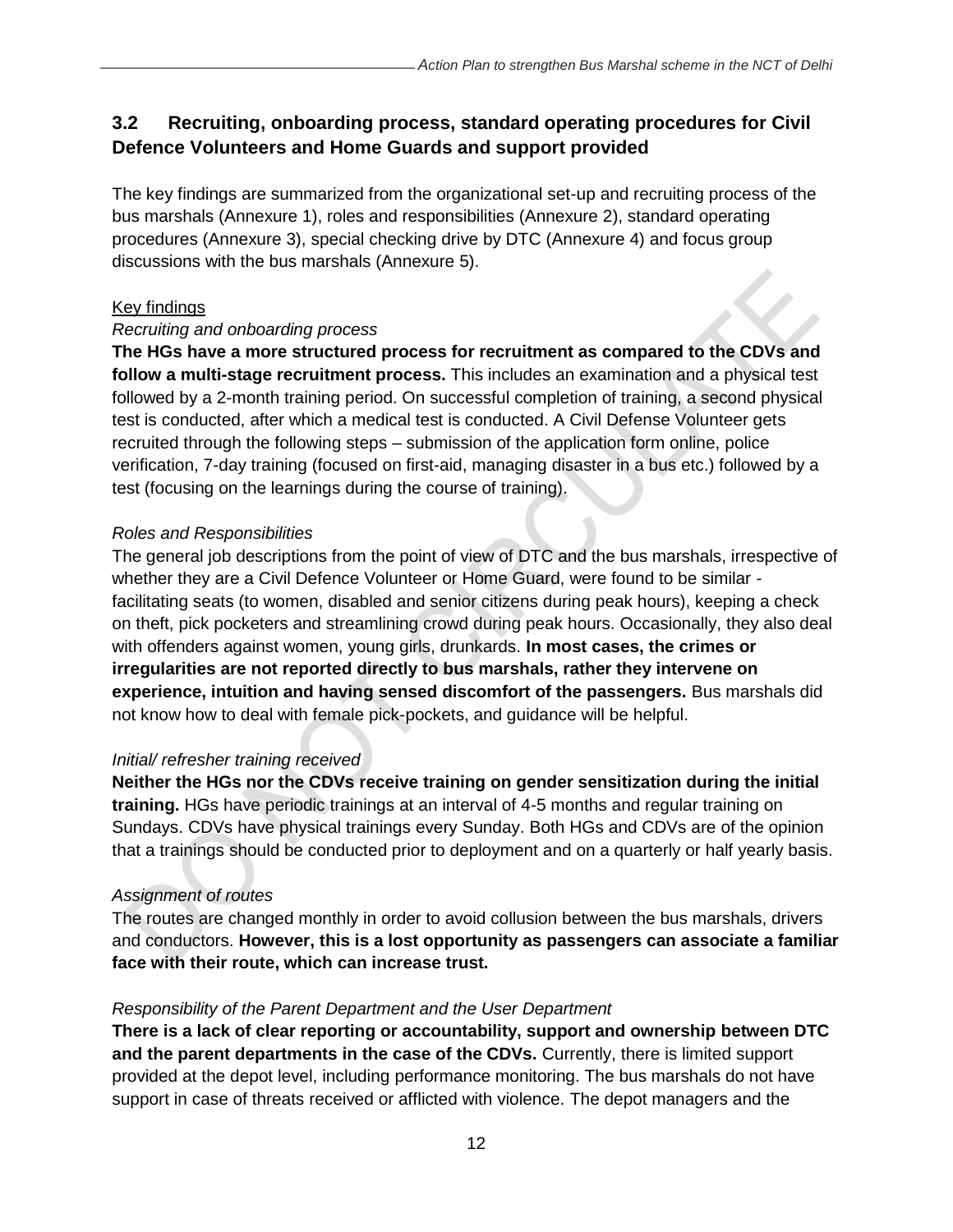regional managers could play a role in creating quick response teams at the depot level to provide support and monitor performance.

Further, there is a need to create awareness among drivers, conductors and passengers alike, on the roles and responsibilities of a bus marshal, to reduce misuse and underutilization of the scheme respectively.

#### *Support from the Police*

The Police often takes 15 or more minutes to arrive, making it difficult for the marshals to hold a perpetrator. Passengers also disapprove of taking them to the Police Station.

#### *Human resource*

The bus marshals requested paid rest days, designated area inside the bus for convenience of performing duties and for the passengers to recognize their presence, mechanism for selfdefense- which can be facilitated by a lathi stick or similar object, and a support team in cases of threat received.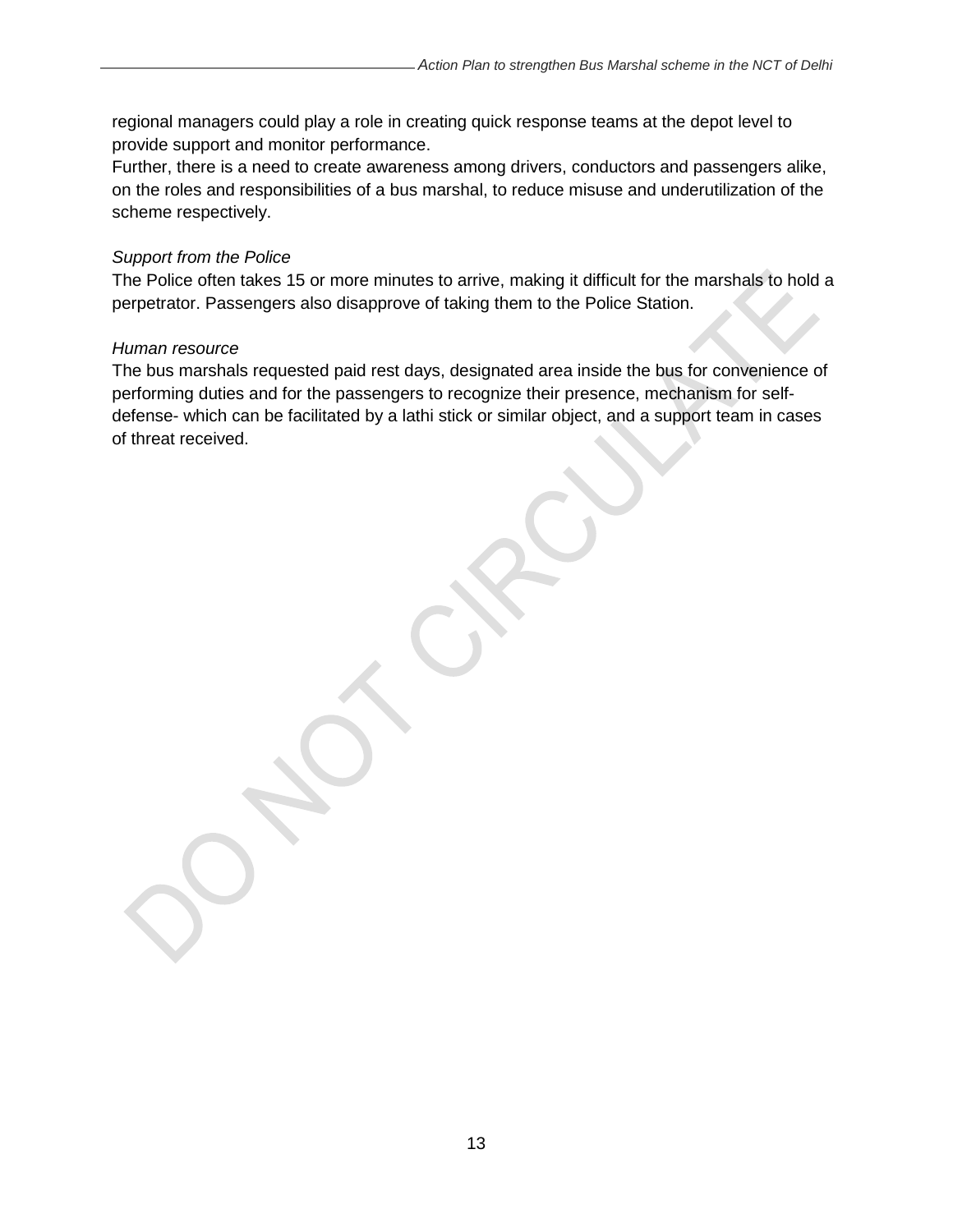# <span id="page-13-0"></span>**4 Action Plan**

The current fleet of DTC buses have a total of 3356 bus marshals deployed only in the afternoon and evening shifts. Considering the total trips in a day, the number of marshals deployed falls short by 49.63%. Since immediate recruitment and initial training of Bus Marshals have administrative restrictions, addressing the shortage will take time.

A short term 'Action Plan' for strengthening the bus marshal program is proposed, which will be implemented and monitored over 6 months.

Along with the strengthening of the existing scheme, which is being detailed out in the following sections, there will be interventions carried out on a long term basis- namely enabling CCTV cameras and panic buttons inside buses, audio and visual passenger information systems, introduction of Female bus marshals etc, The Bus Marshal programme will subsequently be expanded to cover morning shifts too.

# <span id="page-13-1"></span>**4.1 Pilot-testing the revised bus marshals scheme**

The revised bus marshal scheme should be pilot-tested in the afternoon/ evening shift at 8 depots (with a total strength of 746 Marshals) covered in this survey. The program can be expanded to the other depots after the pilot-testing over the next 1-2 months.

# <span id="page-13-2"></span>**4.2 Recommendations to the bus marshal scheme**

The recommendations include defining the roles and responsibilities, standard operating procedures of the bus marshals and training for them as well as the depot managers and the regional managers.

# 4.2.1 Responsibilities

The hierarchy of roles of the bus marshals needs to be clearly defined to prioritize women's safety and provide support. The priority is defined below:

- Undertake measures to prevent and address harassment of women, especially young women and girls, since harassment is not overt and requires the bus marshals to be proactive, approachable.
- Inform women and girls of their rights, process of filing a complaint and the ensuing process.
- Enforce seating for women, elderly and persons with disabilities
- Ensure passenger safety
- Not to undertake menial tasks, even if asked by the driver and conductor.

# 4.2.2 Standard operating procedures

- The marshal should start his duty from the depot at the designated time, mark his attendance through biometrics or electronic slips (arrival and departure) and finish his duty only when the bus is in-shedded.
- The marshal will be deployed in the afternoon shift, which will include a break of not more than one hour.
- The marshal will be in proper uniform, along with the name plate, carry a card with his Photo ID, which shall be placed in a dedicated slot provided in the bus.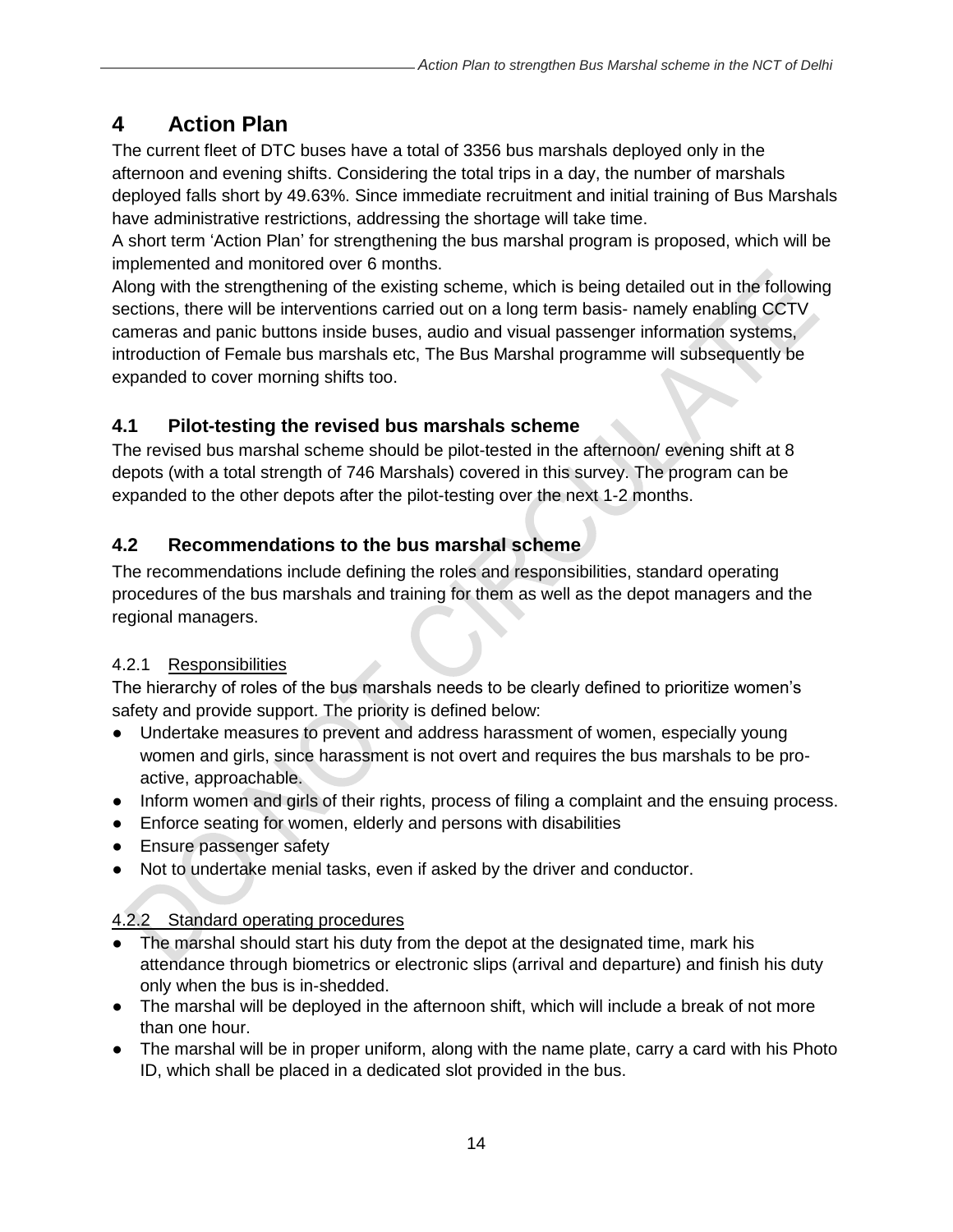- The marshal will only perform this duty and not be deputed to other duties on public holidays or Sundays.
- The marshal shall:
	- o Enforce reserved seats for women, elderly and persons with disabilities;
	- $\circ$  Undertake measures to prevent and address harassment of women, especially young women and girls;
	- $\circ$  Inform women and girls of their rights, process of filing a complaint and the ensuing process;
	- o Ensure passenger safety;
	- o Not undertake menial tasks.
- In case of a theft, criminal act or if a woman wants to file a complaint, the PCR and the QRT should be informed. The QRT will be in communication with the marshal till the Police arrive. The in-charge shall send his representative to be present at the next stop/ destination, if the PCR van is unreachable or unavailable.
- If the PCR van is unreachable or unavailable, the same shall be communicated to the Zonal PCR.

### 4.2.3 Route assignment and location

- Assign a dedicated route so that bus marshals are familiar with it and the passengers. This can also help passengers identify the marshal, increase approachability and accountability.
- Dedicated seat in the bus and a slot to place their photo ID, name, a number and corresponding depot. Passengers can use this number to provide feedback and file complaints.

### 4.2.4 Human resource policies

- Provide each marshal with a stick, to be used only in the instance of self-defense.
- Record daily attendance through a biometric system.
- Provide at least two paid leaves per month (to be communicated by the 3rd day of the month).
- Increased travel allowance for shifts ending after 10pm.
- Create a performance appraisal system based on rewards and penalties.

# <span id="page-14-0"></span>**4.3 Create quick response and monitoring teams within each depot**

Each depot will have a team consisting of a DTC-in charge<sup>2</sup>, a bus marshal in-charge and at least 1 bus marshal. A vehicle should be available on stand-by to assist the bus marshal incharge on duty.

### Role of the bus marshal in-charge

- Assist the bus marshal on duty or due to injury or death and assess compensation.
- Monitor the performance of the marshals, as per the proposed performance monitoring system, create monthly reports and submit to the DTC-in charge.

<sup>2</sup> Dy. CGM (Monitoring Cell)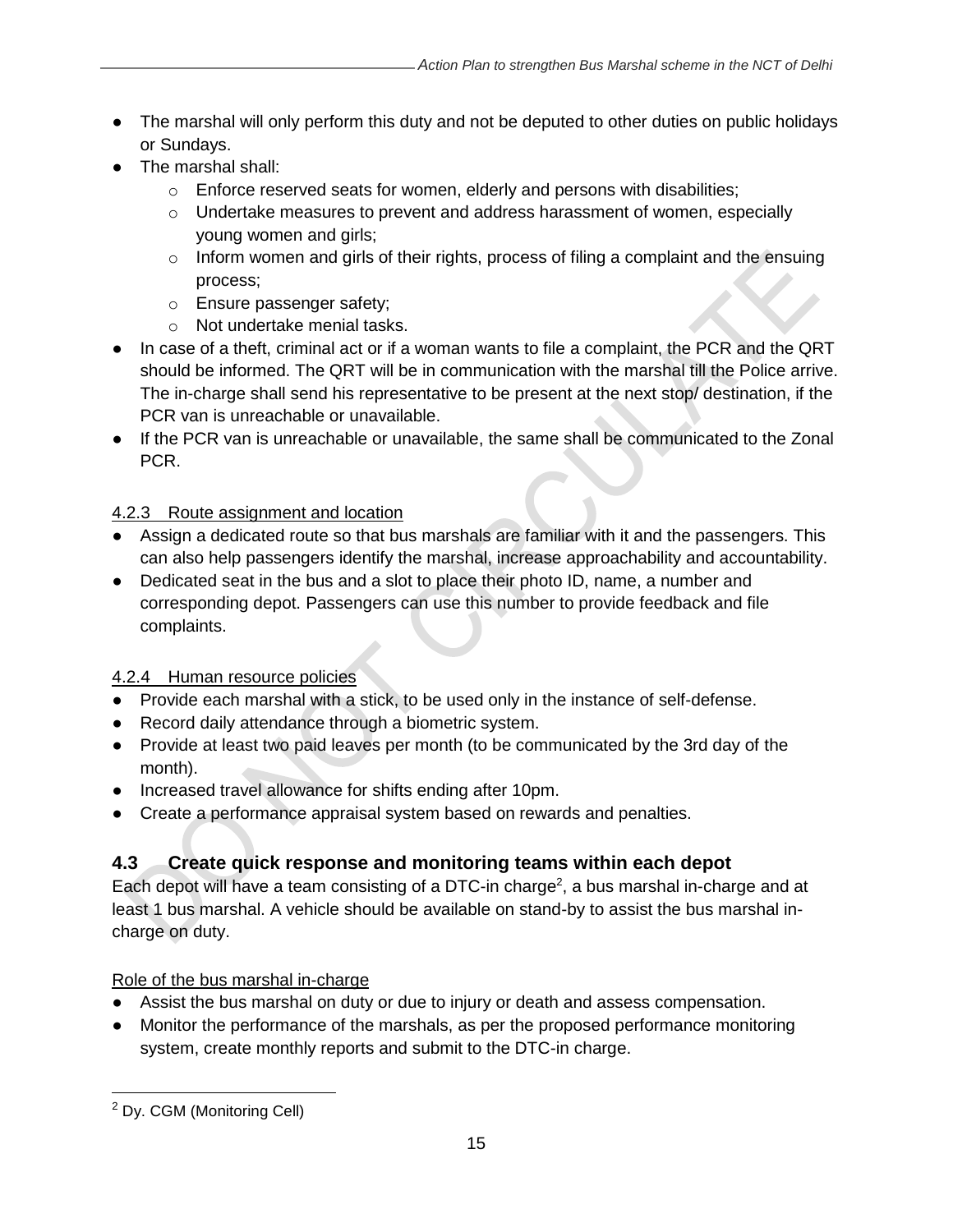#### Role of the DTC-in charge

- Review and assess the compensation to be paid to an injured bus marshal on duty and submit to the depot manager.
- Review the monthly performance report submitted by the bus marshal in-charge, assess penalties and rewards in consultation with the bus marshal in-charge and submit to the depot manager. In case of a disagreement, the final decision will be taken by the depot manager.

#### Role of the depot manager

- Review and approve or recommend the compensation to be paid to an injured bus marshal on duty or resulting in his death.
- Review and approve the monthly performance reports and recommend 1 bus marshal for a reward.
- Update the Regional Manager on the progress.

# <span id="page-15-0"></span>**4.4 Monitoring and evaluation**

A two-tier system of monitoring is proposed for the pilot-testing:

- The Transport Department will monitor the overall implementation of the bus marshals scheme across the NCT of Delhi.
- The Depot Managers will monitor the performance of the bus marshals at the respective depots and the Regional Managers, will oversee at the regional/ zone level.

### 4.4.1 Bus services

The monitoring and evaluation are proposed at three levels:

- By ticket checking officials: Random checks for tickets and to assess if a bus marshal is in the bus, and the extent to which he is performing his duty. This shall be reported to the DTC-in charge.
- By passengers: Create feedback reporting system on the performance of bus services in Delhi, including that of bus marshals. These will be compiled by DTC/ Transport Department and shared with the DTC in-charge at each depot.
- By DTC: Review monthly reports on the performance of the bus marshals, prepared by the in-charge, feedback received from passengers and the ticket checkers.

### 4.4.2 Performance appraisal system

The performance of the bus marshal will be monitored monthly and include the following indicators<sup>3</sup>:

- i. Attendance (at least 95 percent) $4$
- ii. Complaints against the bus marshal

 $3$  A marks system will need to be created.

<sup>&</sup>lt;sup>4</sup> Unless provided with a medical certificate in case of sickness and not including rest days.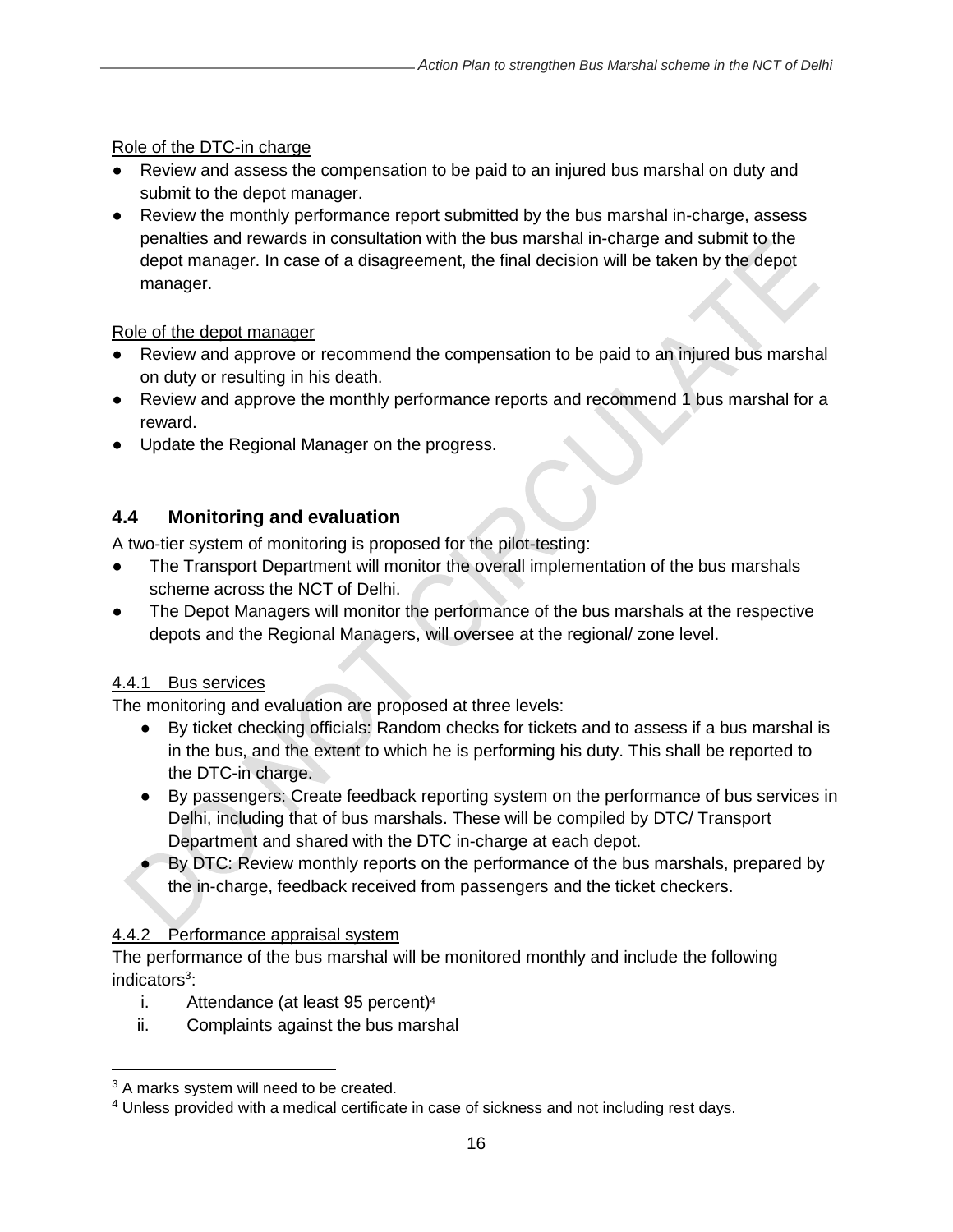- $iii.$  Number of women assisted<sup>5</sup>
- iv. Number of senior citizens and persons with disabilities assisted $6$
- $v.$  Incidents of thefts addressed or prevented<sup>7</sup>
- vi. Incidents of harassment addressed<sup>8</sup>
- vii. Incidents reported to the Police<sup>9</sup>

#### *Rewards and penalties*

- Penalty: Bus marshal informed of any complaint filed by passengers; more than 2 complaints per month will result in a warning; more than 3 complaints will result in termination of duty and sent back to the parent department.
- Reward: 1 bus marshal shall be selected by the Regional Manager of each zone for felicitation by the Transport Minister.

### 4.4.3 Indicators for the revised bus marshal program

The following indicators are recommended for the bus marshal program, to be assessed on the roll out of the revised program:

- i. Awareness of the program amongst women and girls
- ii. Number of women assisted
- iii. Number of senior citizens and persons with disabilities assisted
- iv. Incidents of thefts prevented or addressed
- v. Incidents of harassment addressed
- vi. Number of Police complaints filed

# <span id="page-16-0"></span>**4.4 Training at the depot levels**

- Bus marshals need to be trained on the revised roles and responsibilities, SOPs, HR Policies and how to coordinate with the Police and the QRT. The trainings should include how to identify and address gender-based violence, assist younger women, and deal with women pick-pockets. The trainings should be participatory, include role-playing and interactive. Each training will be evaluated to assess understanding of roles, responsibilities and SOPs.
- A training program is proposed for the bus marshals-in charge, depot managers and the regional managers.
- There is a need to inform drivers and conductors on the roles and responsibilities of a bus marshal, to reduce misuse and underutilization of the scheme respectively.
- The conductors must be asked to move in the bus to collect tickets, instead of sitting in one seat.

 $\overline{a}$ 

<sup>5</sup> Reported by passengers on the One Delhi application, SMS, email or phone call, verified by the incharge and checked by the DTC-in charge.

<sup>&</sup>lt;sup>6</sup> Ibid.

<sup>7</sup> Ibid.

<sup>&</sup>lt;sup>8</sup> Ibid.

<sup>&</sup>lt;sup>9</sup> Verified by the Police.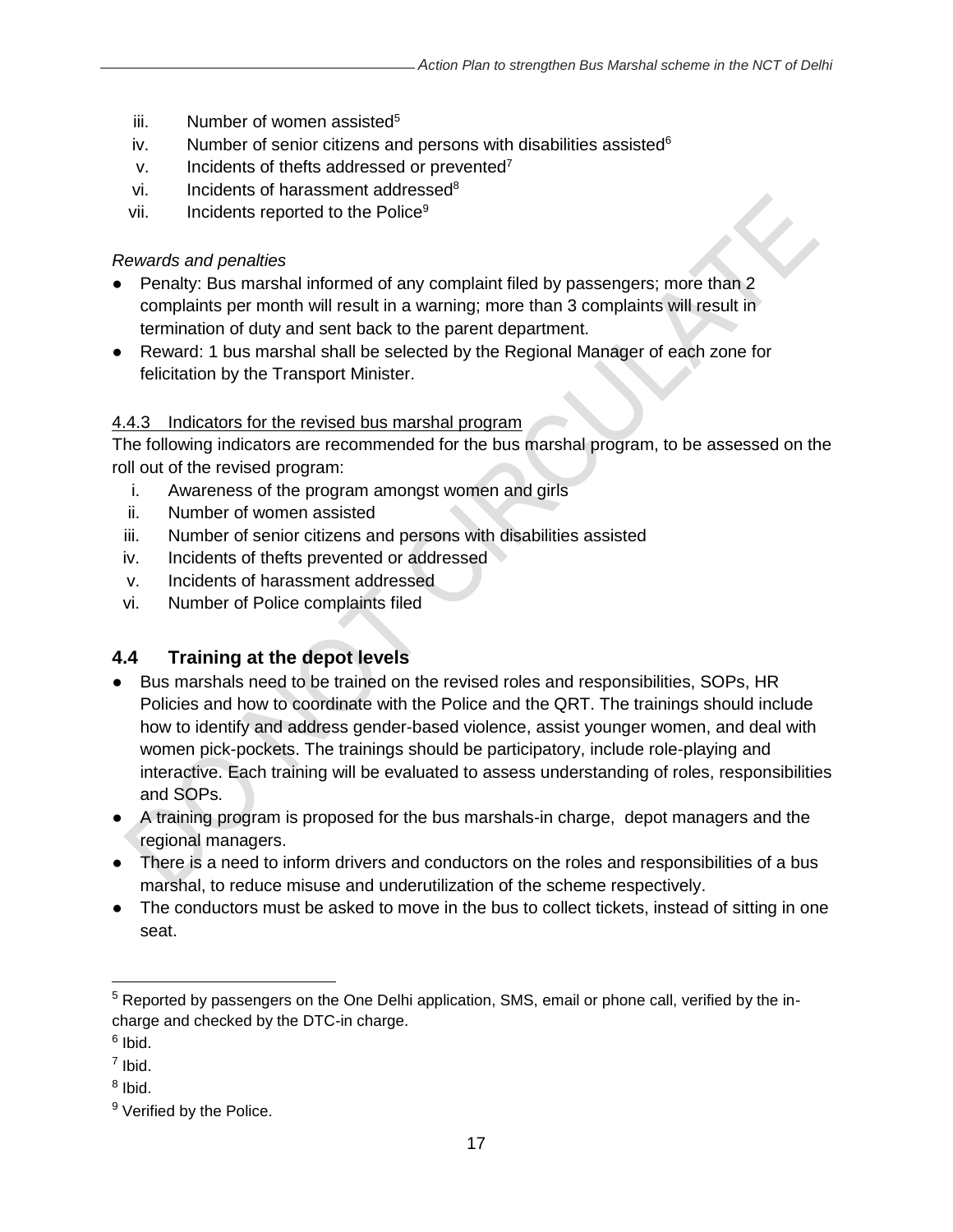# <span id="page-17-0"></span>**4.5 Communication and outreach**

# 4.5.1 Increase awareness of the bus marshals scheme

There is a need to increase awareness through the radio as well as on real-time information boards and audio announcements in the buses. These should include announcements on the presence of the bus marshal, awareness of pick pockets in the bus, reserved seats for women, zero tolerance approach to sexual harassment and encourage women to report or speak out on harassment.

### 4.5.2 Distinct identity for the bus marshals program

The bus marshals need to have their own identity, which needs to be promoted through the outreach program.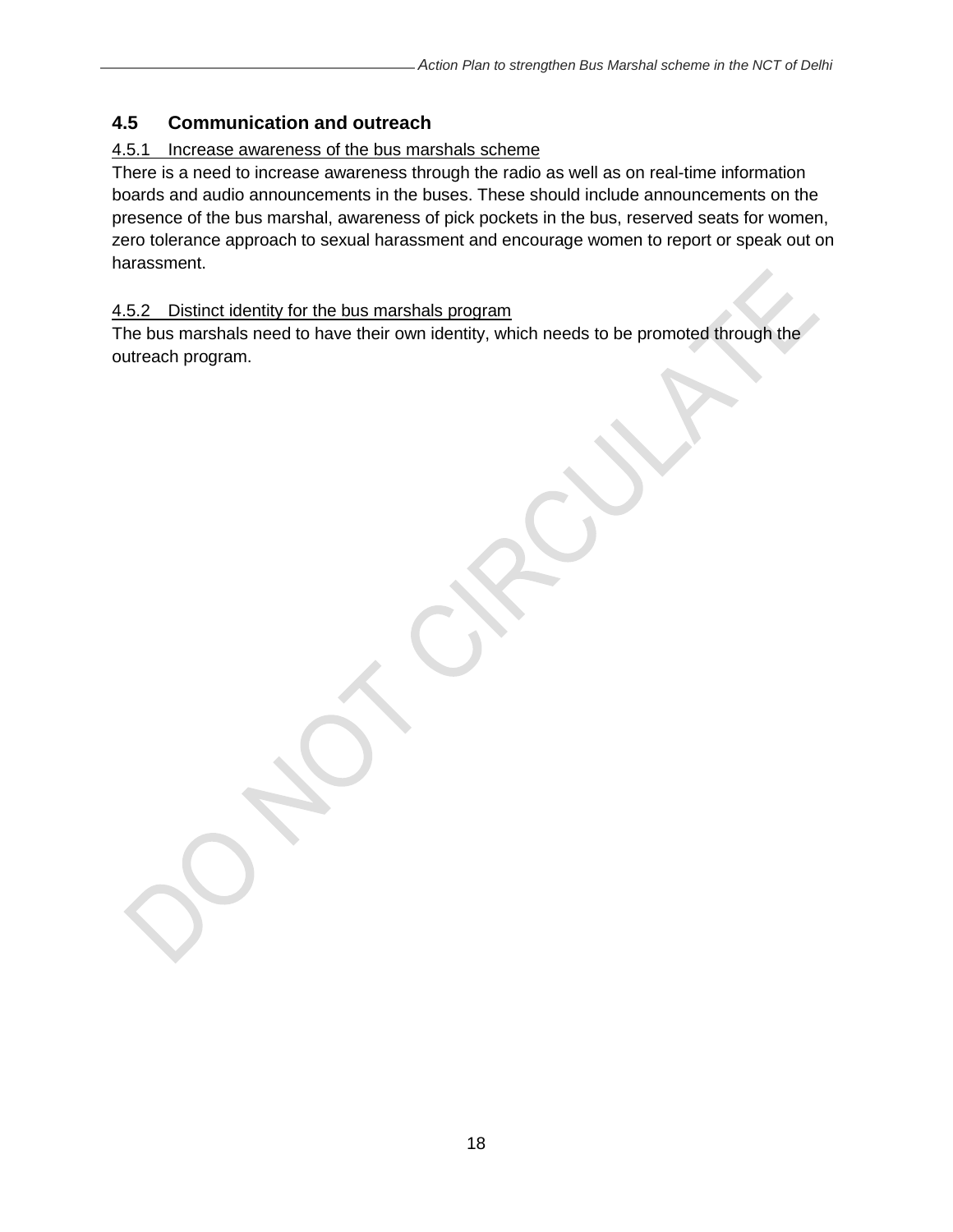# <span id="page-18-0"></span>**Annexures**

# <span id="page-18-1"></span>**Annexure 1: Organizational setup of the bus marshals scheme**

<span id="page-18-2"></span>*Table 3: Organizational and functional setup of Bus Marshal scheme*

|                | Criteria                                       | <b>Civil Defence Volunteers</b>                                                                                                                                                                                                                                    | <b>Home Guards</b>                                                                                                                                                                                                                                                        |
|----------------|------------------------------------------------|--------------------------------------------------------------------------------------------------------------------------------------------------------------------------------------------------------------------------------------------------------------------|---------------------------------------------------------------------------------------------------------------------------------------------------------------------------------------------------------------------------------------------------------------------------|
| $\mathbf{1}$   | Parent department                              | Directorate of Civil Defence,<br>Government of NCT of Delhi                                                                                                                                                                                                        | Directorate General of Home<br>Guards, Government of NCT of<br>Delhi                                                                                                                                                                                                      |
| $\overline{2}$ | Eligibility criteria                           | 4 <sup>th</sup> pass, 18 yrs<br>Height: 165 cm for male                                                                                                                                                                                                            | 10 <sup>th</sup> pass, 20-47 years<br>Height: 165 cm for Male, 150 cm<br>for female                                                                                                                                                                                       |
| 3              | Minimum or<br>maximum period of<br>appointment | Recruited for a period of $3 - 5$<br>years<br>Bus Marshal : No specific<br>period (till 5 years)                                                                                                                                                                   | Recruited for a period of 5 years;<br>1-year duration as Bus Marshal                                                                                                                                                                                                      |
| 4              | Recruiting process                             | Subsection 3.3.1                                                                                                                                                                                                                                                   | Subsection 3.3.2                                                                                                                                                                                                                                                          |
| 5              | Onboarding<br>process                          | The marshals are assigned to<br>the depots, as per<br>requirement. The deployment<br>is in two categories:<br>Sector/ Post Warden (Bus<br>marshal)<br>HFP (Depot in-charge)                                                                                        | The marshals are assigned to the<br>depots, as per requirement.<br>The deployment is in two<br>categories:<br>Platoon Commanders (Depot<br>$\bullet$<br>and zonal in-charge)<br>Home Guard constables (Bus<br>$\bullet$<br>marshal)                                       |
| 6              | Standard operating<br>procedures               | Specified in subsection 3.3.2                                                                                                                                                                                                                                      | Specified in subsection 3.3.2                                                                                                                                                                                                                                             |
| $\overline{7}$ | Assignment of<br>routes                        | Volunteers to be assigned<br>routes in depots closest to<br>their residence. Depot wise<br>assignment of routes on<br>monthly basis, or at Depot<br>Manager's discretion.<br>Provision of inter change of<br>depots/region after getting<br>duly forwarded by DSO. | Volunteers to be assigned routes<br>in depots closest to their<br>residence. Depot wise<br>assignment of routes on monthly<br>basis, or at Depot Manager's<br>discretion.<br>Provision of inter change of<br>depots/region after getting duly<br>forwarded by DSO.        |
| 8              | <b>Additional training</b><br>provided         | Depot Managers/<br><b>Regional Managers to</b><br>conduct periodic briefing<br>and counseling.<br>Physical training every<br>week.<br>No training provided by<br>DTC, prior to or during<br>deployment as Bus<br>Marshal.                                          | Depot Managers/ Regional<br>Managers to conduct periodic<br>briefing and counseling.<br>No training provided by DTC,<br>$\bullet$<br>prior to or during deployment<br>as Bus Marshal.<br>General training at an interval<br>$\bullet$<br>of 4-5 months at Raja<br>Garden. |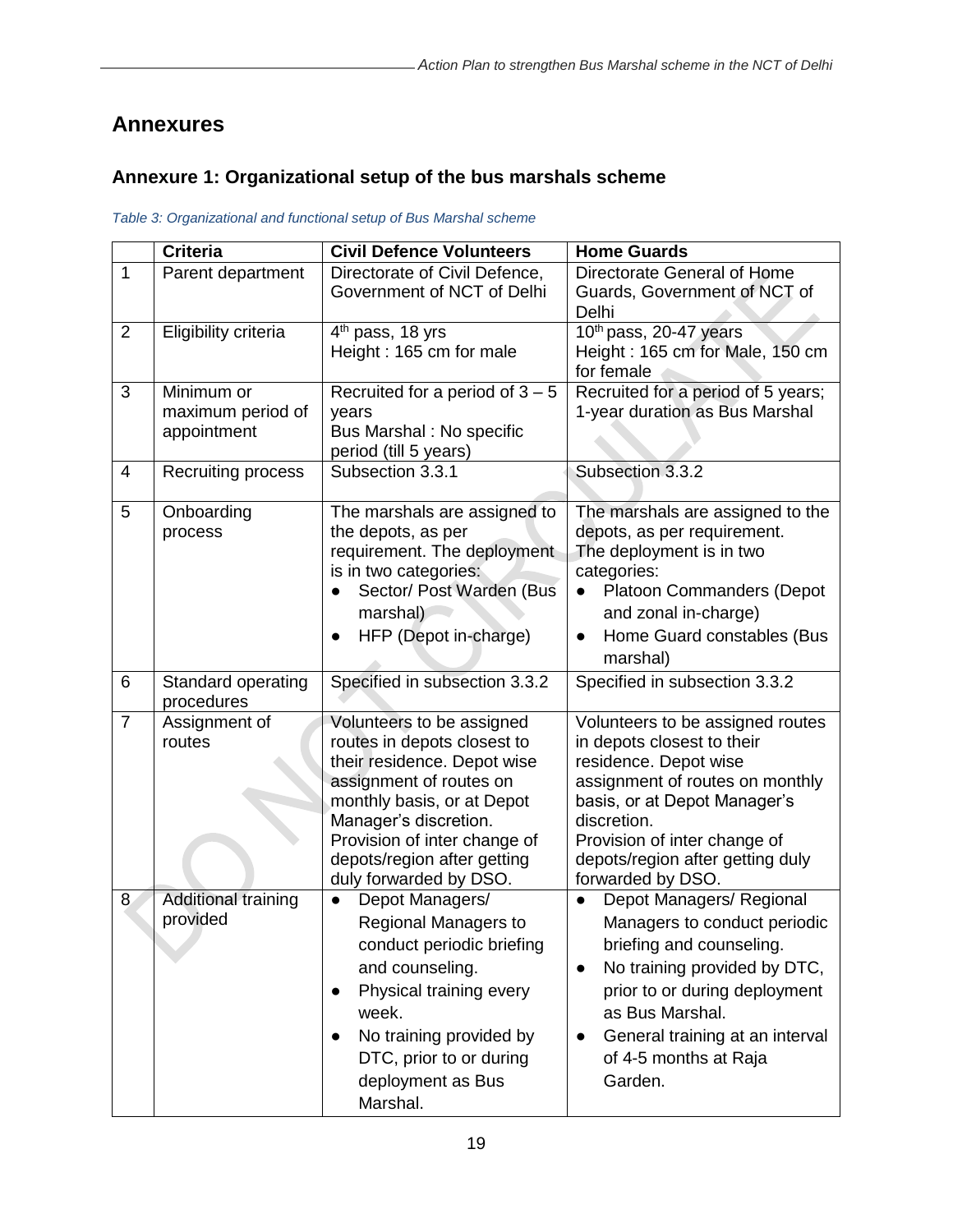| 9  | Support from<br>parent department | Periodic surprise checks<br>$\bullet$<br>and inspections by DSO.<br>DSO briefing on<br>$\bullet$<br>discipline, duties and<br>responsibilities.                                                                                                                                                                                                                                                                                                                                                                                                                                                                                                                                                                                                                                                                                                                                                                                                                                                                                                                            | Periodic surprise checks and<br>$\bullet$<br>inspections by DSO.<br>DSO briefing on discipline,<br>$\bullet$<br>duties and responsibilities.<br>Uniform allowance of Rs.<br>$\bullet$<br>5000 (not specifically for Bus<br>Marshal scheme) |
|----|-----------------------------------|----------------------------------------------------------------------------------------------------------------------------------------------------------------------------------------------------------------------------------------------------------------------------------------------------------------------------------------------------------------------------------------------------------------------------------------------------------------------------------------------------------------------------------------------------------------------------------------------------------------------------------------------------------------------------------------------------------------------------------------------------------------------------------------------------------------------------------------------------------------------------------------------------------------------------------------------------------------------------------------------------------------------------------------------------------------------------|--------------------------------------------------------------------------------------------------------------------------------------------------------------------------------------------------------------------------------------------|
| 10 | Support from user<br>department   | DTC has no power over defaulters, other than send them back<br>$\bullet$<br>to their parent department for disciplinary action.<br>Two supervisory level officers, who are representatives from<br>$\bullet$<br>DTC and DSO, to guide and monitor Bus Marshals at depot<br>level.<br>Notification about presence of Bus Marshals (posters and<br>$\bullet$<br>boards) displayed inside Buses.<br>Regional Managers have to form a Quick Response Team<br>(QRT) consisting of a DTC Official and Home Guard/ Civil<br>Defence Volunteer to help the Marshals, to report any injury/<br>emergency and follow up on compensation to be paid by DTC<br>in such cases. These do not seem to have been<br>constituted at the depot level.<br>There is a mechanism where in case of an injury to the<br>Marshal/ staff in the bus while on duty, it is redirected to the<br>parent department depending on the severity of the situation/<br>grievance.<br>The Bus Marshals were earlier issued Identity cards by DTC,<br>provision for which was withdrawn after a few months of |                                                                                                                                                                                                                                            |
| 11 | Performance<br>monitoring         | ground deployment.<br>DTC supervises day-to-<br>day work and conduct of<br>volunteers deployed.<br>Depot level monitoring of<br>duty slips by marshal in-<br>charge.<br>Check general demeanor,<br>conduct monitored by the<br>marshal in-charge at<br>every depot before out<br>shedding.<br>A special checking drive was organized by DTC in 2016 for                                                                                                                                                                                                                                                                                                                                                                                                                                                                                                                                                                                                                                                                                                                    | DTC supervises day-to-day<br>$\bullet$<br>work and conduct of<br>volunteers deployed.<br>Depot level monitoring of duty<br>slips by marshal in-charge at<br>every depot before out<br>shedding.                                            |
|    |                                   | monitoring performance of marshals, the outcomes of which are<br>mentioned in Subsection 3.3.3.                                                                                                                                                                                                                                                                                                                                                                                                                                                                                                                                                                                                                                                                                                                                                                                                                                                                                                                                                                            |                                                                                                                                                                                                                                            |
| 12 | Salary and<br>allowances          | Daily allowance of Rs.<br>648                                                                                                                                                                                                                                                                                                                                                                                                                                                                                                                                                                                                                                                                                                                                                                                                                                                                                                                                                                                                                                              | Daily allowance of Rs.712<br>$\bullet$<br>Attendance monitoring and<br>salary disbursement to be                                                                                                                                           |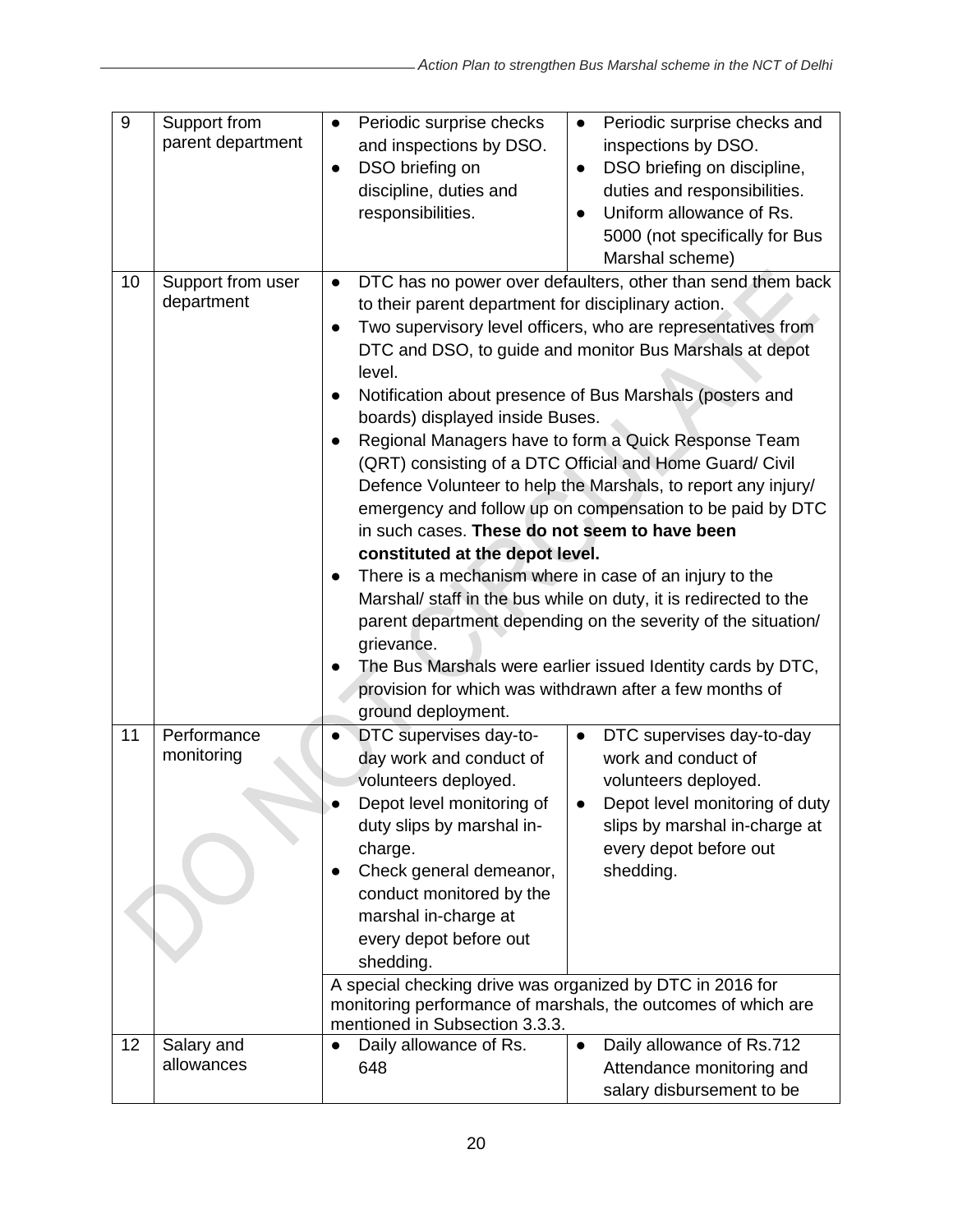|    |                               | Attendance monitoring<br>and salary disbursement<br>at Depot Level                                                                                                                                                                                                                         | done by DTC (Traffic<br>department, Scindia house)<br>to parent department, after<br>verification by DSO.                                                                                                                                                                                                                                               |
|----|-------------------------------|--------------------------------------------------------------------------------------------------------------------------------------------------------------------------------------------------------------------------------------------------------------------------------------------|---------------------------------------------------------------------------------------------------------------------------------------------------------------------------------------------------------------------------------------------------------------------------------------------------------------------------------------------------------|
| 13 | Human resource<br>policies    | Leave policy:<br>2 compulsory unpaid rest<br>days per month<br><b>Other Benefits:</b><br>In case of death / injury<br>while on duty, a CDV is<br>entitled for compensation<br>by DTC, as per rules laid<br>down by Govt of Delhi<br>NCT.<br>There is no sick leave or<br>medical benefits. | Leave policy:<br>No rest days per month<br><b>Other benefits:</b><br>In case of death / injury while<br>on duty, a HG is entitled for<br>compensation by DTC, as per<br>rules laid down by Govt of<br>Delhi NCT.<br>Other welfare rules are<br>$\bullet$<br>applicable as per Home<br>Guard department rules.<br>There is no sick leave or<br>benefits. |
| 14 | Penalty and<br>rewards system | Unauthorized absenteeism<br>for more than 10 days, will be<br>forwarded to SDM for<br>adequate disciplinary action                                                                                                                                                                         | Unauthorized absenteeism for<br>more than 10 days, will be<br>forwarded to Directorate General<br>for adequate disciplinary action.                                                                                                                                                                                                                     |

Source: DTC, FGDs with Regional and Depot Managers, Bus Marshals

# <span id="page-20-0"></span>**Annexure 2: Recruitment procedure of Civil Defence Volunteers**



<span id="page-20-1"></span>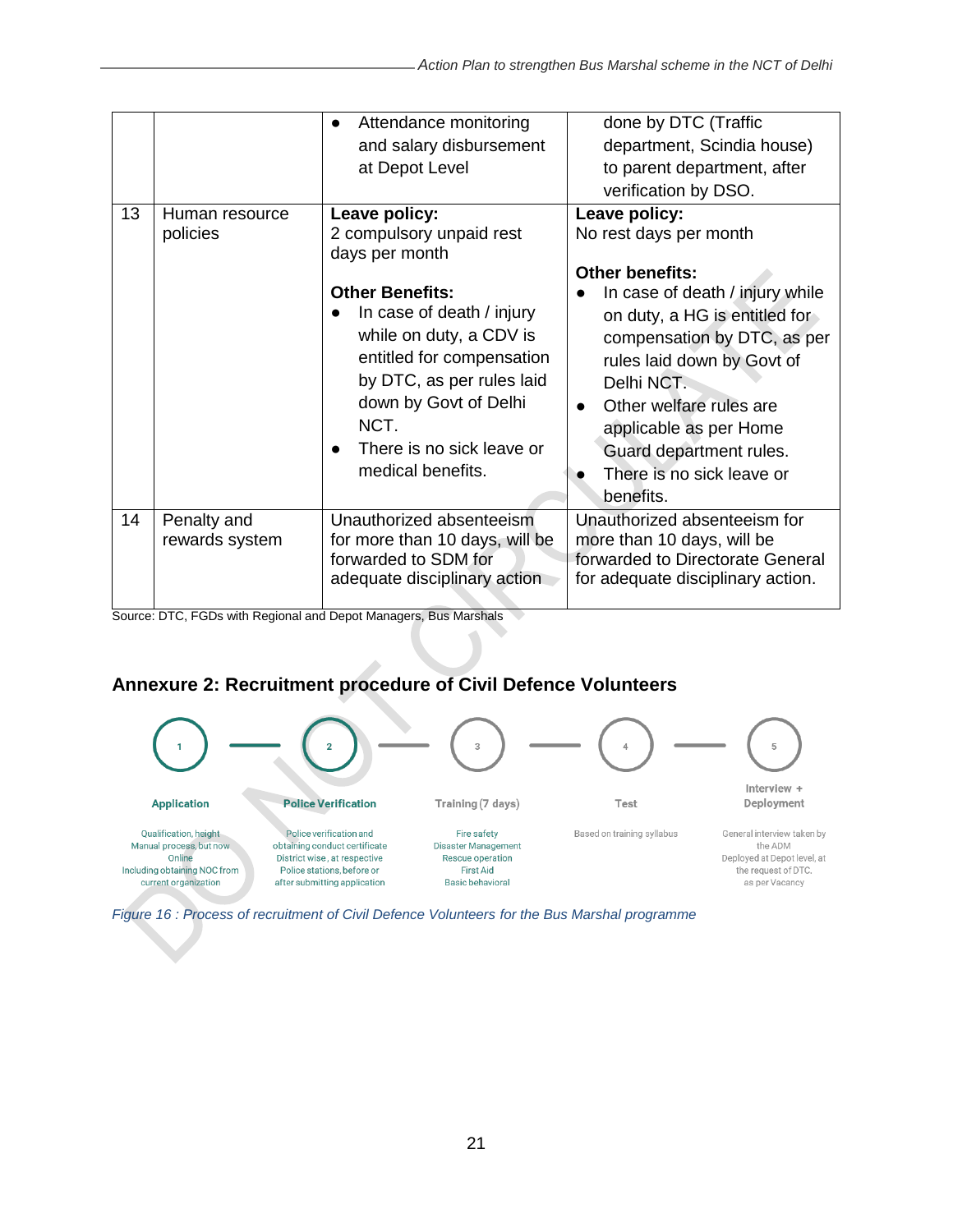

### <span id="page-21-0"></span>**Annexure 3: Recruitment procedure of Home Guards**

<span id="page-21-2"></span>*Figure 17: Process of recruitment of Home Guard Volunteers for the Bus Marshal programme*

#### <span id="page-21-1"></span>**Annexure 3: Standard Operation Procedures**

The SOP prescribed by DTC for both Civil Defence and Home Guard Volunteers are as follows:

- 1. Marshals will be subjected to deployment on the buses and regional checking as per the requirement of DTC.
- 2. The Marshal will be at all times in proper uniform, along with the name plate.
- 3. The Marshal should start his duty from the depot and finish his duty only when the bus is inshedded in the depot, and mark his attendance through a biometric system at each depot
- 4. The Marshal will be active and vigilant throughout his duty.
- 5. The Marshal will be deployed in shift duty of 8 hours including half an hour break for lunch, will report at the depot at the designated time, as assigned by the Depot and mark their attendance ( arrival and departure)in the bio-metric attendance system installed at every depot.
- 6. The Marshal will perform his duties on Sundays and gazetted holidays and will be provided 2 compulsory unpaid rest days.
- 7. Marshal will remain stationary and may take a vacant seat if all passengers are seated, and he will be seated at a place where he can overall supervise the bus and where he can be easily identified amongst the passengers.
- 8. The presence of a Marshal should be deterrent to the anti- social elements, and instill a sense of security and confidence in female passengers. Besides, his/ her presence would also reduce the number of passengers travelling without ticket.
- 9. In case of any untoward incident, the Marshall will help the driver take the bus to the nearest Police station or dial 100 no. to call the police, but in no case should he resort to violence himself.
- 10. DTC will post 2 Marshals per depot as Supervisory Officer, one of them at the disposal of DTC authorities and the other at the disposal of the District Staff Officer as messenger.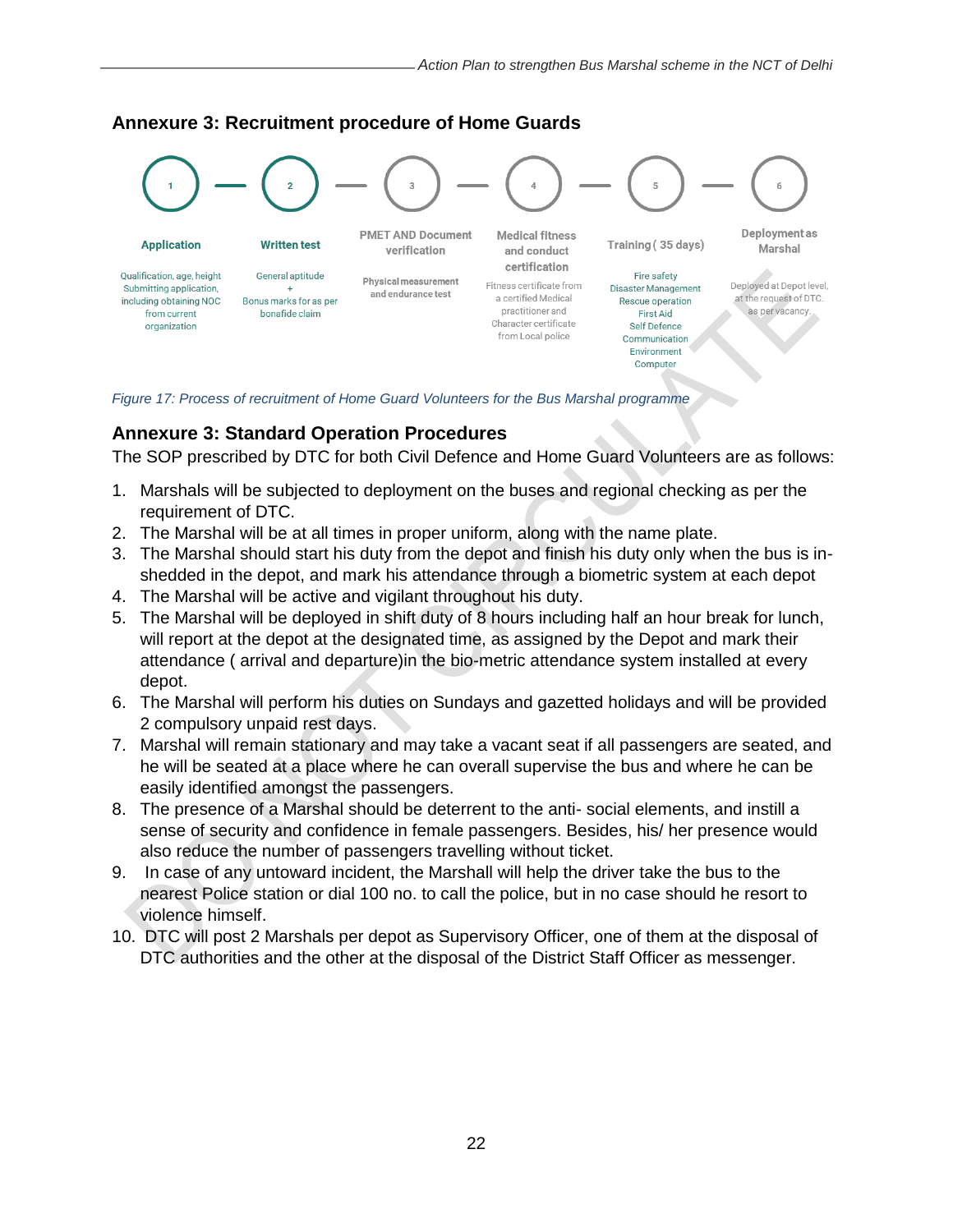# <span id="page-22-0"></span>**Annexure 4: Performance evaluators as a result of Special Checking Drive, conducted in 2016<sup>10</sup>**

- 1. Marshals will remain mobile inside the bus to ensure safety and security of passengers, especially women, and will not occupy seats if passengers are standing.
- 2. Marshals have to fill up the Duty Slip during the duty and deposit it at the end of duty. The Depot Manager will issue the pre-printed slips with serial number will keep a record of these duty slips.
- 3. Any Marshal reporting without proper uniform or name place shall not be given duty.
- 4. Absenteeism: It will be the duty of the bus conductor to ensure that marshals do not occupy seat and does not miss his duty. Any irregularities noticed has to be immediately reported to the Duty Officer after completion of duty and also marked in his waybill.
- 5. Dy. CGM (MS-1) to explore the possibility of giving the marshals jackets for easy identification by the general public (status unknown).
- 6. Heavy unauthorized absence among marshals has led to the decision that more than 10 days of absence in a month should be verbally warned and if the issue still persists, his name will be deleted form the DTC rolls under intimation to parent department.
- 7. The checking officials will report performance of marshals in the form of reports to the concerned officer.
- 8. Dy. CGM (Monitoring Cell) will ensure that the daily depot wise status of bus marshals from individual depots is being maintained and monitored.

# <span id="page-22-1"></span>**Annexure 5: Focus group discussions with bus marshals**

### Nandnagari depot

The FGD at Nandnagari depot had a total of 8 marshals from East Region, namely Nandnagari, Ghazipur, Noida, East Vinod Nagar, Hasanpur and Rajghat 1 depots.

# *Recruiting, onboarding and training received*

Nandnagari depot which is the Zonal office of East Division only has CDVs deployed as Bus Marshals as of date. Even though general training on safety and rescue operations have been provided, no specific instructions or briefing has been given on recruitment and prior to deployment, on women's safety. As per instructions from respective depot managers and DTC, a Bus Marshal in case of emergency may call on the emergency number 100, to avail the service of the nearest PCR.

# *Route assignment*

Deployment is done depot wise as per location, as local knowledge and familiarity with routes is desirable. Marshal training occurs at Raja Garden, but there have been mixed opinions on the frequency of this training. An average of 50 cases – small and big, gets reported in this zone per month. This ranges from men sitting on ladies seats to gang-theft. As frequent travelers by bus prior to the introduction of the scheme, and having worked in maintenance of safety and security

<sup>10</sup>*Formulated by DTC, and conveyed vide letter no. CGM (O)DTC/2016/61-120 dated 3.3.2016*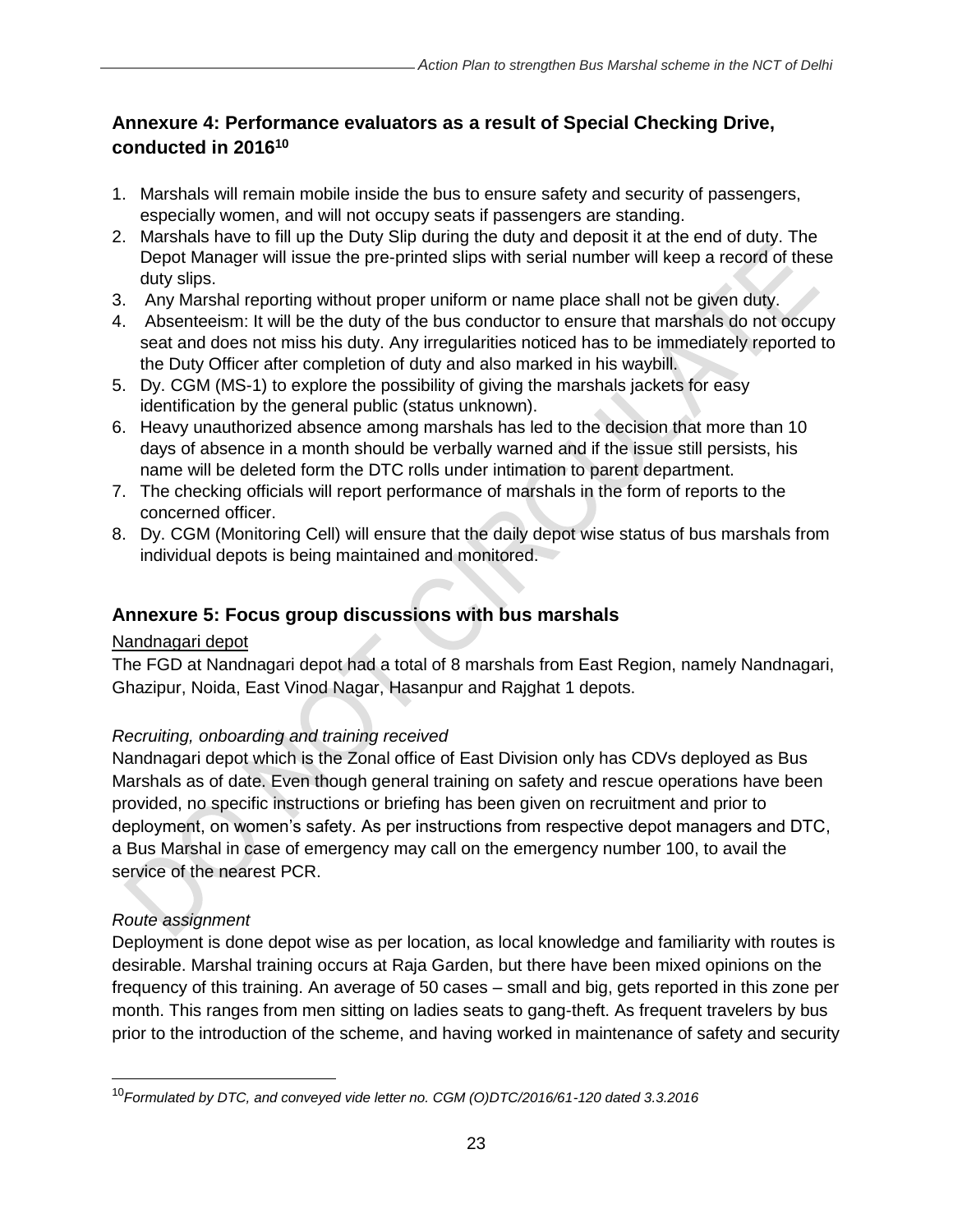in public places, the marshals feel that female security and perception towards public transport (DTC buses in particular) has improved after the deployment of marshals.

#### *Challenges faced when performing their duty*

There are multiple instances of theft and pickpocketing that get reported every day. Another issue, especially in the evening shifts is the presence of drunkards in the bus. They sometimes tend to sit on ladies seats or misbehave with women. The marshals usually shift them or send them out of the bus. In case of major theft or incidences where the passenger has requested to contact the Police control room, they have had to wait till they get a response from the PCR, which sometimes might take a long time, which have created unnecessary delays and discomfort to the passengers.

#### *Support required to perform their role*

A regularized system of monitoring and following up of complaints is required. Drivers and conductors get retirement room, whereas marshals do not get any facilities. Lack of designated areas for bus marshals to watch over the entire bus, and for the passengers to recognize their presence was a major concern. This especially results in the marshal getting caught in the peak hour rush, rendering him unable to get to a passenger in need. The high number of crimes against marshals reported in the area, including one incident which led to death of a Marshal succumbing to injuries while on duty, calls for self-defense mechanisms, like a lathi stick. Response from police and authorities is –both in case of defaulters and offence against marshals, a grievance redressal mechanism to be in place, both form DTC's side and parent organizations will ensure job security and hence reduce absenteeism.

#### Mayapuri depot

The FGD at Nandnagari depot had a total of 9 marshals from West Region, namely Hari Nagar Mayapuri, Dwarka, and Naraina. Regarding the deployment, even though being a Civil Defence Volunteer was a voluntary decision, appointment as Bus Marshals are done by SDM, at random and as per requirements and vacancy announcements by DTC.

### *Recruiting, onboarding and training received*

CDVs after recruitment and basic training, are briefed on generic behavioral aspects with respect to passenger interaction. There was no women's safety specific training provided. Most of the Bus Marshals present have been deployed since 2015, almost for a period of 4 years. During duty as a Bus marshal, the most common type of offence that is being noticed and dealt with are petty thefts, and small like passing lewd comments and standing too close to women passenger during peak hours. It was noticed that female passengers, especially young girls, are hesitant to speak out. Presence of a bus marshal deter some men from disturbing woman. Drunkards entering the bus during late evenings are also commonly noticed.

*Challenges faced when performing their duty and Support required to perform their role*  As Civil defence volunteers, who also work with Home Guards in certain depots, there is a sense of insecurity associated with the job assignments that the CDVs face. Home Guards have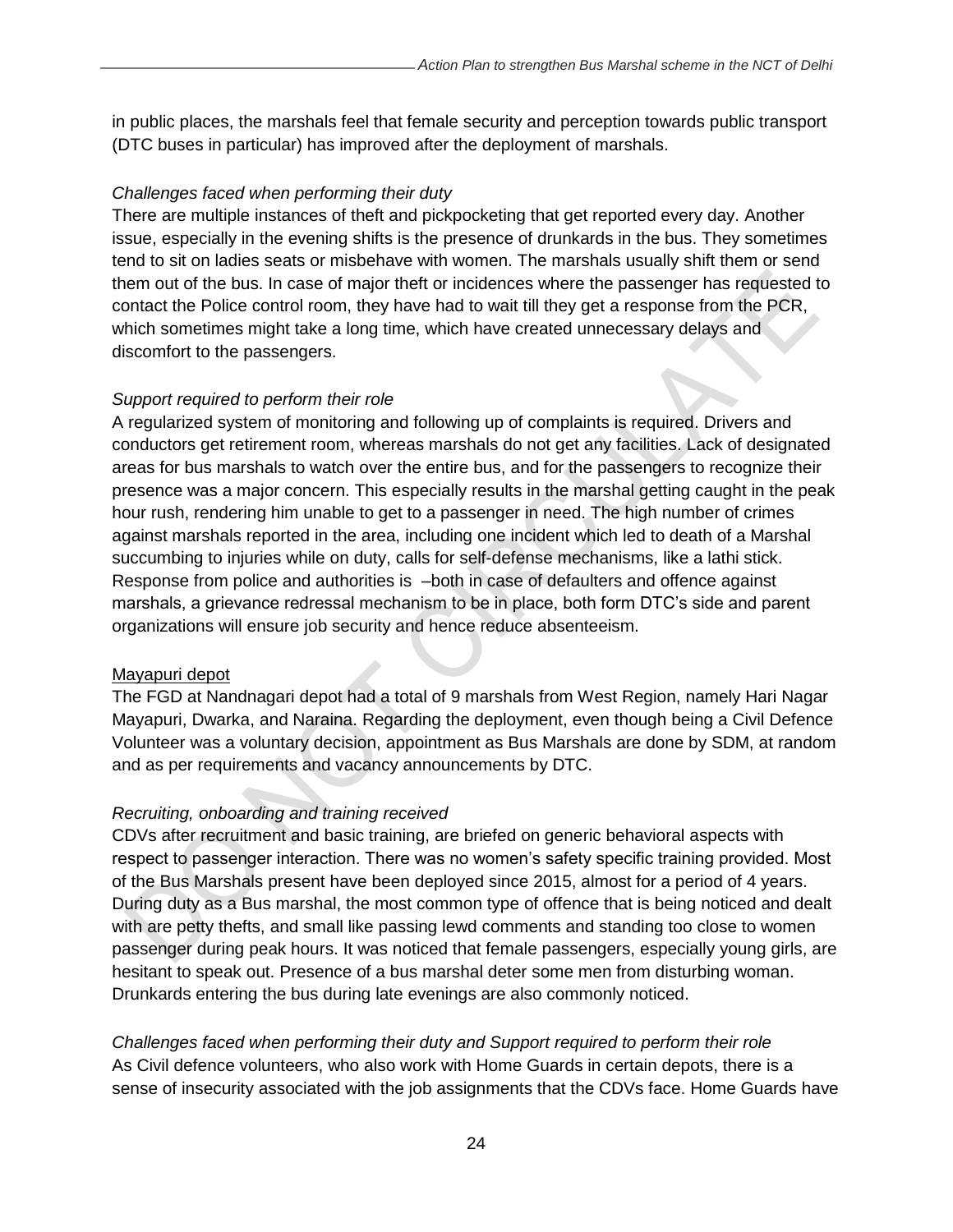a job assurance for a period of 5 years. Leave policy which provides 2 forced, unpaid rest days, and mostly not at their discretion, also cause them to end up taking uninformed. In case of large gangs of familiar and experienced Pick pocketers , drivers and conductors don't interfere or support the Marshals. Home Guards have more voice, within their parent department, the concerned depot and better response from police. In many cases, CDVs refrain from wearing a proper uniform, due to fear of being recognized by local goons, as there have been incidents of threats.

They feel that more powers or authority in the form of a self-defense mechanism and insurance for social security while on duty would motivate the CDVs to perform their duty better.

#### Vasant Vihar depot

A total of 11 Bus Marshals were present in the discussion, all of whom belonged to the Home Guards department, and belonging to the South region, namely from Vasant Vihar, Sarojini Nagar, Ambedkar Nagar, Kalkaji and Tehkhand depot.

The Marshals are usually engaged with DTC for a period of 1 year (which is the normal period of deployment of any type of service for an individual serving as Home Guard). Deployment is done on a district wise basis, and 2 out of the 11 volunteers were deployed for a second term, the first term being 2015-16. The Home Guards prior to this had served in Police stations and other departments.

#### *Recruiting, onboarding and training received*

Home Guards, after the initial recruitment process and training, also receive intermediate training for a duration ranging from 10- 20 days, every 4-5 months. There was no briefing regarding the duties and responsibilities of a Bus Marshal at both the Depot level for both CDVs and HGs. But Home Guards seem to have better training, on multiple topics and issues, many of which are similar or aligned with the duties of a bus marshal. This also includes basic instructions on women's safety.

*Challenges faced when performing their duty and support required to perform their role*  With respect to their duties, they assist the passengers, especially women, pregnant women, senior citizens and persons with disabilities in their safety and comfort. They sometimes assist and advice the drivers to facilitate on-request stops, for women travelers and disabled. Apart from difficulties with respect to lack of self defence mechanisms and social insecurity, another zonal level concern that was raised was random deployment regardless of place of residence, which makes it difficult for them to travel, and takes up a large amount of their nonworking hours. This also creates high rate of absenteeism in the depots, since they find it unable to report on time, and also they do not get any paid leaves. Training prior to duty assignment and periodic briefing would help them perform their duties effectively.

#### Subhash Place depot

A total of 8 Bus Marshals out of which 8 were from the Home Guards and 1 from CDV. Rohini I, Rohini II, Mukherjee Nagar, Wazirpur depot, Subhash pace depot, GT Karnal road depots.